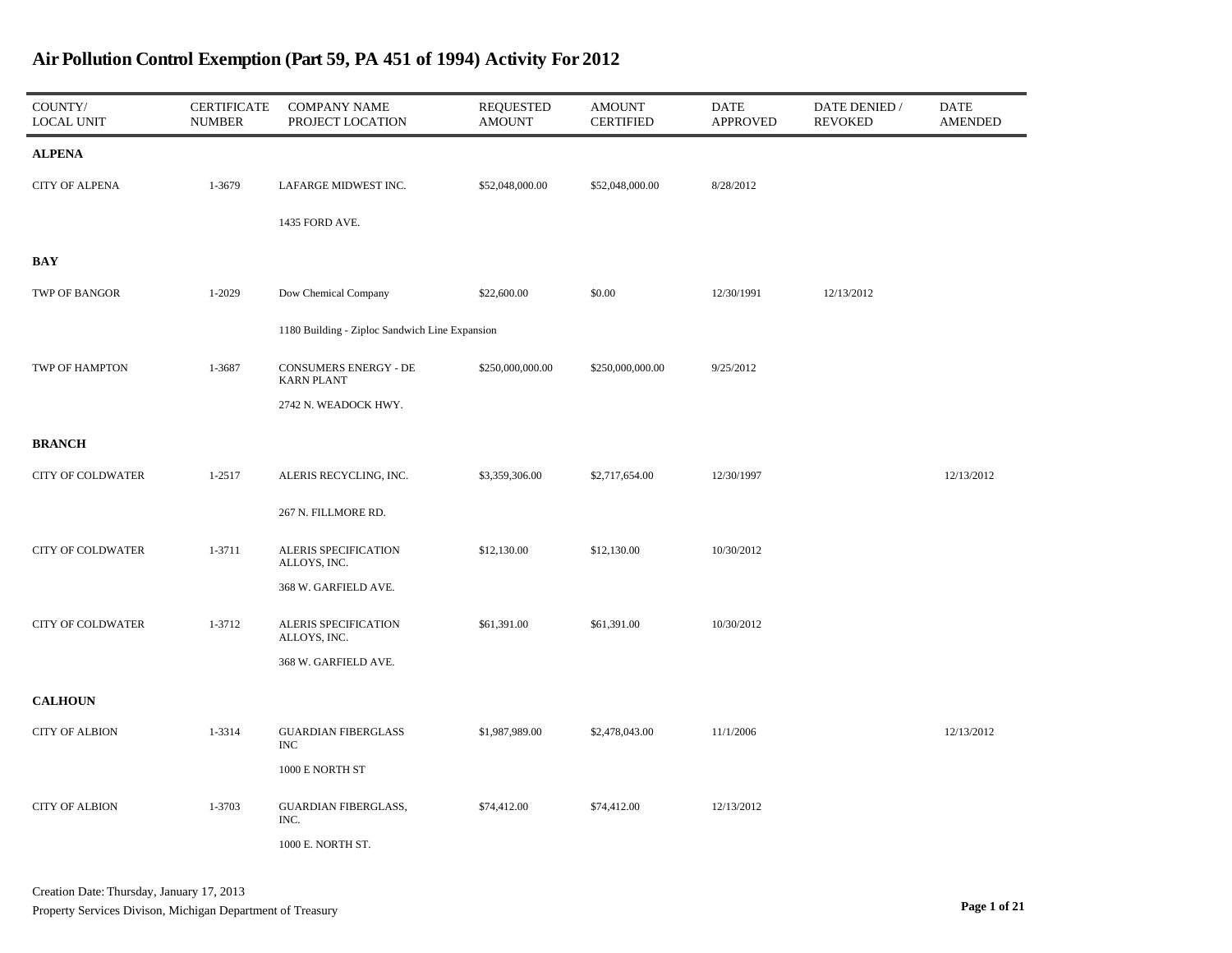| COUNTY/<br><b>LOCAL UNIT</b> | <b>CERTIFICATE</b><br><b>NUMBER</b> | <b>COMPANY NAME</b><br>PROJECT LOCATION                                                        | <b>REQUESTED</b><br><b>AMOUNT</b> | <b>AMOUNT</b><br><b>CERTIFIED</b> | <b>DATE</b><br><b>APPROVED</b> | DATE DENIED /<br><b>REVOKED</b> | DATE<br><b>AMENDED</b> |
|------------------------------|-------------------------------------|------------------------------------------------------------------------------------------------|-----------------------------------|-----------------------------------|--------------------------------|---------------------------------|------------------------|
| <b>CITY OF ALBION</b>        | 1-3704                              | <b>GUARDIAN FIBERGLASS,</b><br>INC.                                                            | \$182,774.00                      | \$182,774.00                      | 12/13/2012                     |                                 |                        |
|                              |                                     | 1000 E. NORTH ST.                                                                              |                                   |                                   |                                |                                 |                        |
| TWP OF CONVIS                | 1-3694                              | C&C SANITARY LANDFILL -<br><b>C&amp;C EXPANDED SANITARY</b><br>LANDFILL, LLC<br>14800 P DR. N. | \$823,191.00                      | \$823,191.00                      | 9/25/2012                      |                                 |                        |
| <b>DELTA</b>                 |                                     |                                                                                                |                                   |                                   |                                |                                 |                        |
| TWP OF WELLS                 | NA                                  | <b>ESCANABA PAPER</b><br><b>COMPANY</b>                                                        | \$825,529.00                      | \$0.00                            |                                | 12/13/2012                      |                        |
|                              |                                     | 7100 COUNTY RD. 426 M.5 RD.                                                                    |                                   |                                   |                                |                                 |                        |
| <b>GENESEE</b>               |                                     |                                                                                                |                                   |                                   |                                |                                 |                        |
| TWP OF GENESEE               | 1-3673                              | BUCKEYE TERMINALS, LLC                                                                         | \$1,801,175.00                    | \$1,801,175.00                    | 4/17/2012                      |                                 |                        |
|                              |                                     | G5340 N. DORT HWY.                                                                             |                                   |                                   |                                |                                 |                        |
| TWP OF RICHFIELD             | NA                                  | <b>BLUE SKIES ENERGY</b>                                                                       | \$4,465,866.00                    | \$0.00                            |                                | 12/13/2012                      |                        |
|                              |                                     | 11145 MT. MORRIS RD.                                                                           |                                   |                                   |                                |                                 |                        |
| <b>HILLSDALE</b>             |                                     |                                                                                                |                                   |                                   |                                |                                 |                        |
| <b>CITY OF READING</b>       | 1-3706                              | THE ANDERSONS, INC.                                                                            | \$115,808.00                      | \$115,808.00                      | 9/25/2012                      |                                 |                        |
|                              |                                     | 511 MAPLE ST.                                                                                  |                                   |                                   |                                |                                 |                        |
| <b>HURON</b>                 |                                     |                                                                                                |                                   |                                   |                                |                                 |                        |
| <b>CITY OF HARBOR BEACH</b>  | 1-0097                              | DETROIT EDISON<br><b>COMPANY</b>                                                               | \$2,445,670.00                    | \$2,349,770.00                    | 12/29/1993                     |                                 | 8/28/2012              |
|                              |                                     | 755 HURON AVE.                                                                                 |                                   |                                   |                                |                                 |                        |
| CITY OF HARBOR BEACH         | 1-2500                              | Dowelanco                                                                                      | \$2,465,000.00                    | \$2,465,000.00                    | 12/30/1997                     |                                 | 12/13/2012             |
|                              |                                     | 30 Buell Street                                                                                |                                   |                                   |                                |                                 |                        |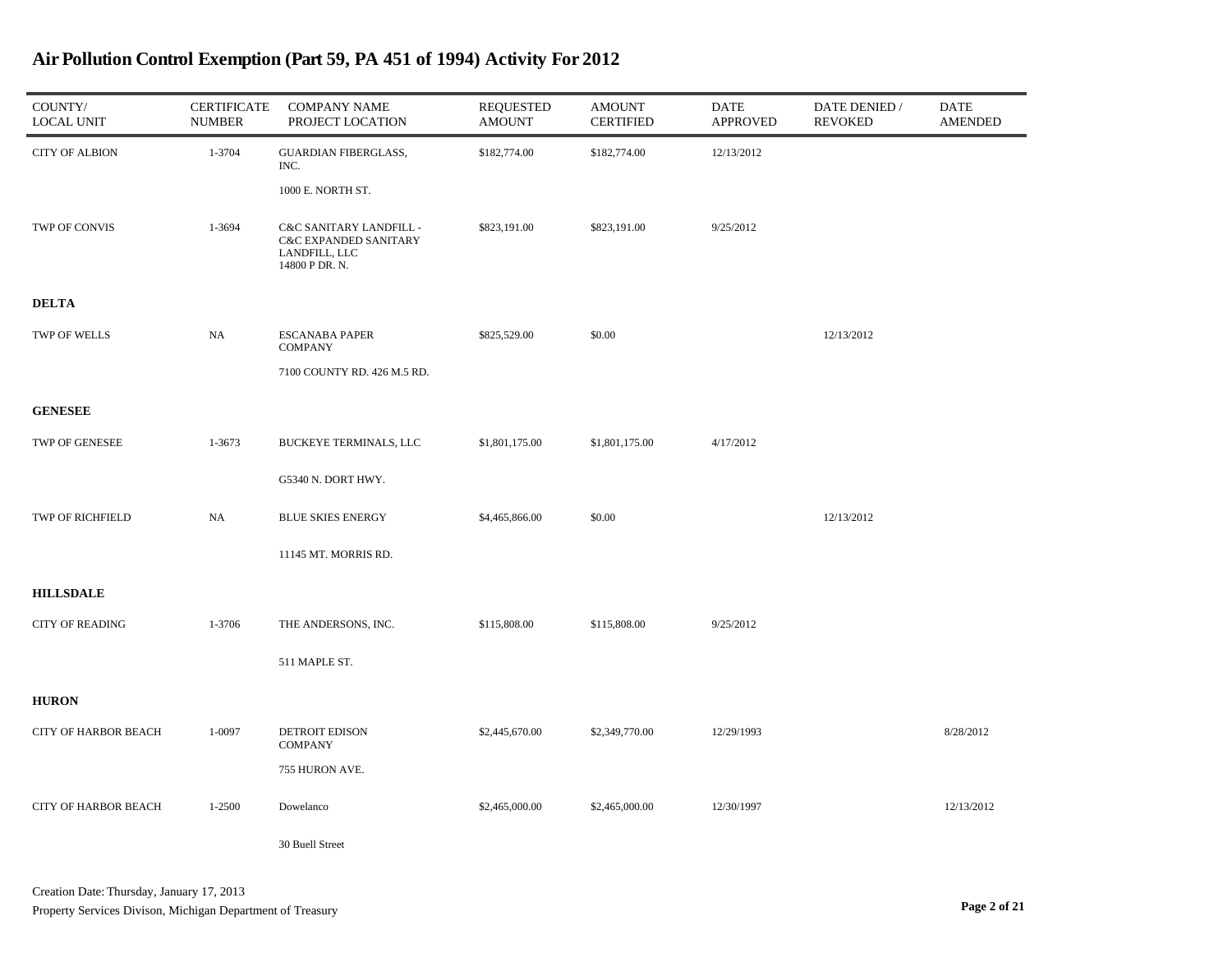| COUNTY/<br><b>LOCAL UNIT</b>    | <b>CERTIFICATE</b><br><b>NUMBER</b> | <b>COMPANY NAME</b><br>PROJECT LOCATION                                                          | <b>REQUESTED</b><br><b>AMOUNT</b> | <b>AMOUNT</b><br><b>CERTIFIED</b> | <b>DATE</b><br><b>APPROVED</b> | DATE DENIED /<br><b>REVOKED</b> | <b>DATE</b><br><b>AMENDED</b> |
|---------------------------------|-------------------------------------|--------------------------------------------------------------------------------------------------|-----------------------------------|-----------------------------------|--------------------------------|---------------------------------|-------------------------------|
| <b>CITY OF HARBOR BEACH</b>     | $1 - 2520$                          | Dowelanco                                                                                        | \$1,400,000.00                    | \$1,400,000.00                    | 12/30/1997                     |                                 | 12/13/2012                    |
|                                 |                                     | 30 Buell Street                                                                                  |                                   |                                   |                                |                                 |                               |
| <b>CITY OF HARBOR BEACH</b>     | 1-2584                              | Dow AgroSciences LLC                                                                             | \$1,670,000.00                    | \$934,642.00                      | 12/30/1998                     |                                 | 12/13/2012                    |
|                                 |                                     | 305 N Huron - Third Catalytic Vent Treatment Unit                                                |                                   |                                   |                                |                                 |                               |
| <b>CITY OF HARBOR BEACH</b>     | 1-2702                              | Dow AgroSciences LLC                                                                             | \$1,400,000.00                    | \$1,386,084.00                    | 12/29/1999                     |                                 | 12/13/2012                    |
|                                 |                                     | 305 N Huron - Spinosad Manufacturing Vent Treatment                                              |                                   |                                   |                                |                                 |                               |
| TWP OF OLIVER                   | 1-3680                              | DETROIT EDISON<br><b>COMPANY</b>                                                                 | \$806,296.00                      | \$806,296.00                      | 8/28/2012                      |                                 |                               |
|                                 |                                     | 346 GAGETOWN RD.                                                                                 |                                   |                                   |                                |                                 |                               |
| <b>KENT</b>                     |                                     |                                                                                                  |                                   |                                   |                                |                                 |                               |
| TWP OF BYRON                    | 1-3676                              | ATLAS EPS, A DIVISION OF<br><b>ATLAS ROOFING</b><br><b>CORPORATION</b><br>8240 BYRON CENTER AVE. | \$254,910.00                      | \$254,910.00                      | 5/14/2012                      |                                 |                               |
| <b>LIVINGSTON</b>               |                                     |                                                                                                  |                                   |                                   |                                |                                 |                               |
| TWP OF HANDY                    | 1-3683                              | <b>DETROIT EDISON</b><br><b>COMPANY</b>                                                          | \$811,541.00                      | \$811,541.00                      | 8/28/2012                      |                                 |                               |
|                                 |                                     | 4025 GREGORY RD.                                                                                 |                                   |                                   |                                |                                 |                               |
| <b>MACOMB</b>                   |                                     |                                                                                                  |                                   |                                   |                                |                                 |                               |
| CITY OF STERLING HEIGHTS        | 1-3698                              | CHRYSLER GROUP LLC                                                                               | \$1,509,852.00                    | \$1,509,852.00                    |                                | 9/25/2012                       |                               |
|                                 |                                     | 38111 VAN DYKE AVE.                                                                              |                                   |                                   |                                |                                 |                               |
| <b>CITY OF STERLING HEIGHTS</b> | 1-3699                              | CHRYSLER GROUP LLC                                                                               | \$1,069,000.00                    | \$1,069,000.00                    |                                | 9/25/2012                       |                               |
|                                 |                                     | 38111 VAN DYKE AVE.                                                                              |                                   |                                   |                                |                                 |                               |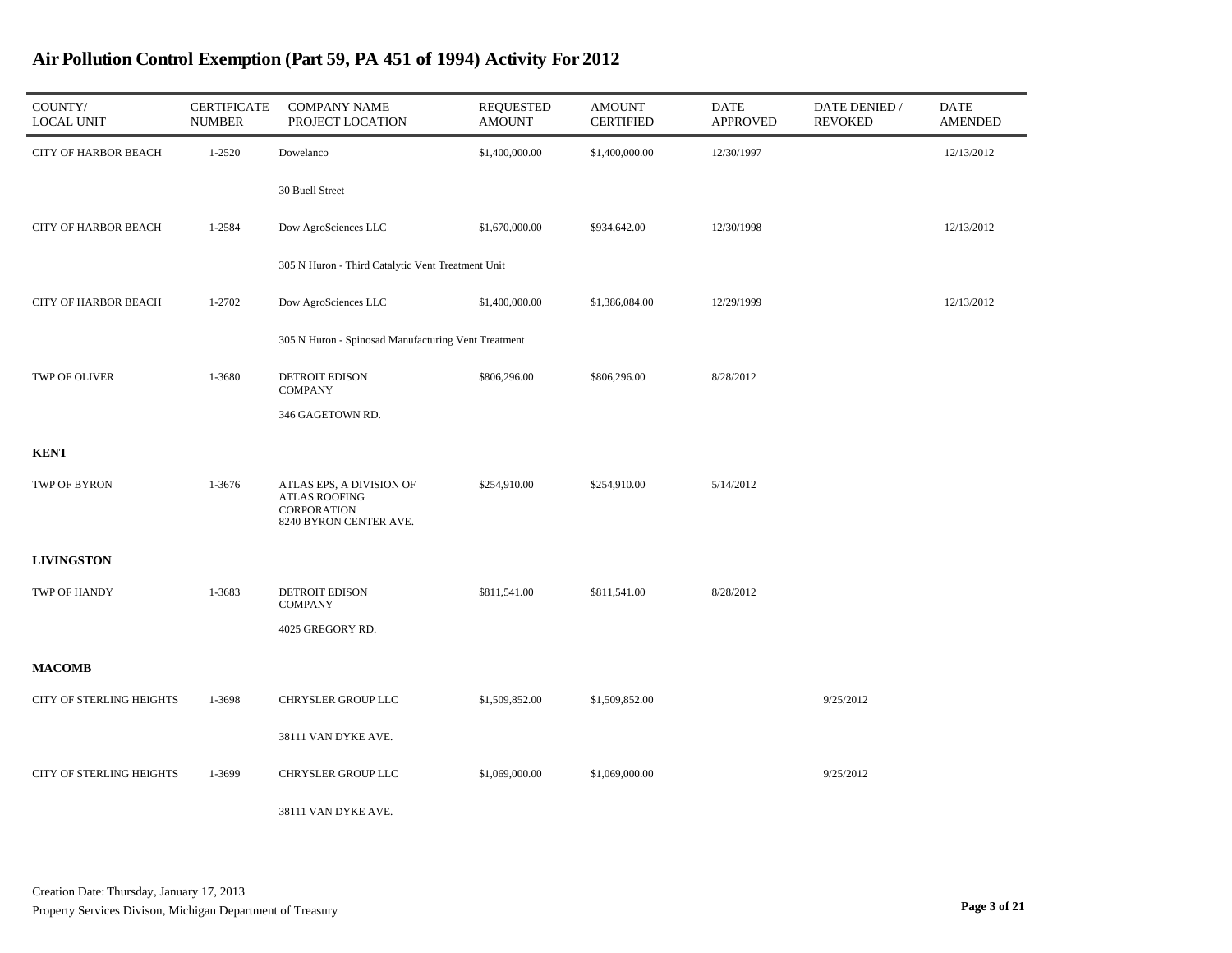| COUNTY/<br><b>LOCAL UNIT</b> | <b>CERTIFICATE</b><br><b>NUMBER</b> | <b>COMPANY NAME</b><br>PROJECT LOCATION | <b>REQUESTED</b><br><b>AMOUNT</b> | <b>AMOUNT</b><br><b>CERTIFIED</b> | <b>DATE</b><br><b>APPROVED</b> | DATE DENIED /<br><b>REVOKED</b> | DATE<br><b>AMENDED</b> |
|------------------------------|-------------------------------------|-----------------------------------------|-----------------------------------|-----------------------------------|--------------------------------|---------------------------------|------------------------|
| CITY OF STERLING HEIGHTS     | 1-3700                              | CHRYSLER GROUP LLC                      | \$80,780,833.00                   | \$80,780,833.00                   | 12/13/2012                     |                                 |                        |
|                              |                                     | 38111 VAN DYKE AVE.                     |                                   |                                   |                                |                                 |                        |
| CITY OF STERLING HEIGHTS     | 1-3701                              | CHRYSLER GROUP LLC                      | \$5,086,086.00                    | \$5,086,086.00                    | 12/13/2012                     |                                 |                        |
|                              |                                     | 38111 VAN DYKE AVE.                     |                                   |                                   |                                |                                 |                        |
| TWP OF CHESTERFIELD          | NA                                  | <b>GLOBAL ENTERPRISES</b>               | \$200,000.00                      | \$0.00                            |                                | 12/13/2012                      |                        |
|                              |                                     | 50450 E. RUSSELL SCHMIDT BLVD.          |                                   |                                   |                                |                                 |                        |
| <b>MARQUETTE</b>             |                                     |                                         |                                   |                                   |                                |                                 |                        |
| <b>CITY OF MARQUETTE</b>     | 1-3688                              | WISCONSIN ELECTRIC<br>POWER COMPANY     | \$396,000.00                      | \$396,000.00                      | 9/25/2012                      |                                 |                        |
|                              |                                     | 2701 LAKESHORE BLVD.                    |                                   |                                   |                                |                                 |                        |
| <b>CITY OF MARQUETTE</b>     | 1-3689                              | WISCONSIN ELECTRIC<br>POWER COMPANY     | \$4,000,000.00                    | \$4,000,000.00                    | 12/13/2012                     |                                 |                        |
|                              |                                     | 2701 LAKESHORE BLVD.                    |                                   |                                   |                                |                                 |                        |
| <b>MASON</b>                 |                                     |                                         |                                   |                                   |                                |                                 |                        |
| <b>CITY OF LUDINGTON</b>     | $1 - 0010$                          | Dow Chemical Company                    | \$7,025.00                        | \$0.00                            | 5/28/1991                      | 12/13/2012                      |                        |
|                              |                                     | <b>Madison Street</b>                   |                                   |                                   |                                |                                 |                        |
| <b>CITY OF LUDINGTON</b>     | $1 - 0023$                          | Dow Chemical Company                    | \$573,443.00                      | \$0.00                            | 5/28/1991                      | 12/13/2012                      |                        |
|                              |                                     | <b>Madison Street</b>                   |                                   |                                   |                                |                                 |                        |
| CITY OF LUDINGTON            | 1-0980                              | Dow Chemical Company                    | \$10,000.00                       | \$0.00                            | 5/28/1991                      | 12/13/2012                      |                        |
|                              |                                     | 30 Building - Bromine Plant             |                                   |                                   |                                |                                 |                        |
| <b>CITY OF LUDINGTON</b>     | 1-0998                              | Dow Chemical Company                    | \$50,000.00                       | \$0.00                            | 12/31/1978                     | 12/13/2012                      |                        |

S Madison Street - Dust Collectors & Lime Storage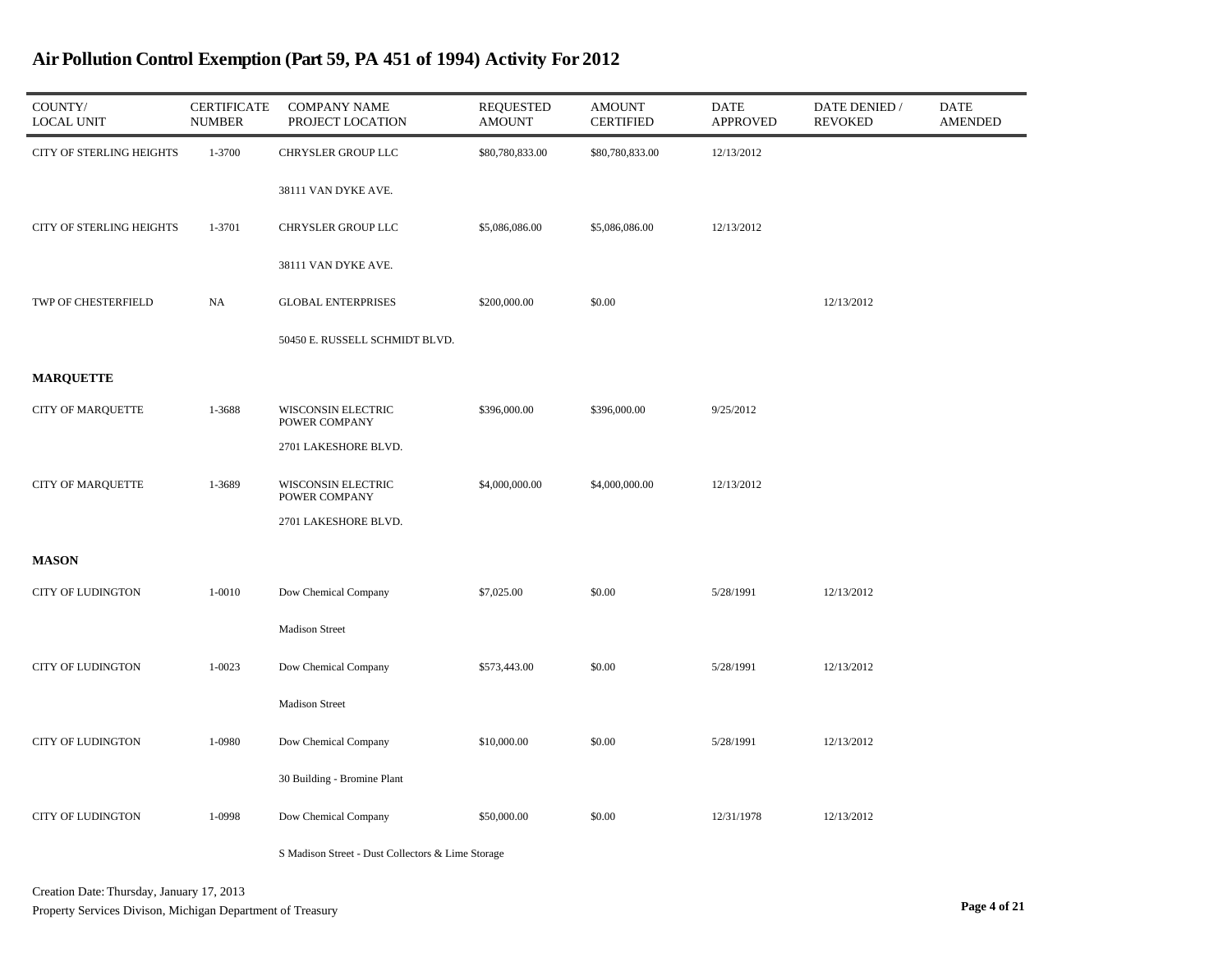| COUNTY/<br><b>LOCAL UNIT</b> | <b>CERTIFICATE</b><br><b>NUMBER</b> | <b>COMPANY NAME</b><br>PROJECT LOCATION                                   | <b>REQUESTED</b><br><b>AMOUNT</b> | <b>AMOUNT</b><br><b>CERTIFIED</b> | <b>DATE</b><br><b>APPROVED</b> | DATE DENIED /<br><b>REVOKED</b> | <b>DATE</b><br><b>AMENDED</b> |
|------------------------------|-------------------------------------|---------------------------------------------------------------------------|-----------------------------------|-----------------------------------|--------------------------------|---------------------------------|-------------------------------|
| <b>CITY OF LUDINGTON</b>     | 1-1239                              | DOW CHEMCIAL COMPANY                                                      | \$169,204.00                      | \$0.00                            | 12/29/1981                     | 12/13/2012                      |                               |
|                              |                                     | S Madison Street - Bromine Fume Scrubber                                  |                                   |                                   |                                |                                 |                               |
| <b>CITY OF LUDINGTON</b>     | $1 - 1240$                          | Dow Chemical Company                                                      | \$67,266.00                       | \$0.00                            | 5/28/1991                      | 12/13/2012                      |                               |
|                              |                                     | S Madison Street - Bromine Plant Emergency Generators & Halogen Detectors |                                   |                                   |                                |                                 |                               |
| <b>CITY OF LUDINGTON</b>     | $1 - 1722$                          | Dow Chemical Company                                                      | \$51,343.00                       | \$0.00                            | 12/30/1987                     | 12/13/2012                      |                               |
|                              |                                     | S Madison Street - Bromine Scrubber Fan and Monitoring                    |                                   |                                   |                                |                                 |                               |
| <b>CITY OF LUDINGTON</b>     | 1-1723                              | Dow Chemical Company                                                      | \$152,358.00                      | \$0.00                            | 5/28/1991                      | 12/13/2012                      |                               |
|                              |                                     | 106 Building - "D" Dryer                                                  |                                   |                                   |                                |                                 |                               |
| <b>CITY OF LUDINGTON</b>     | 1-1724                              | Dow Chemical Company                                                      | \$56,151.00                       | \$0.00                            | 5/28/1991                      | 12/13/2012                      |                               |
|                              |                                     | 26 Building - Peladow Packaging Dust Scrubber                             |                                   |                                   |                                |                                 |                               |
| <b>CITY OF LUDINGTON</b>     | 1-2373                              | Dow Chemical Company                                                      | \$40,019.00                       | \$0.00                            | 12/28/1995                     | 12/13/2012                      |                               |
|                              |                                     | 106 Building - "D" Dryer Scrubber Demister Pad                            |                                   |                                   |                                |                                 |                               |
| <b>CITY OF LUDINGTON</b>     | $1 - 2633$                          | Dow Chemical Company                                                      | \$380,422.00                      | \$0.00                            | 12/30/1998                     | 12/13/2012                      |                               |
|                              |                                     | 30 Building - Calcium Bromide Scrubber                                    |                                   |                                   |                                |                                 |                               |
| TWP OF PERE MARQUETTE        | $1 - 1105$                          | Dow Chemical Company                                                      | \$752,302.00                      | \$0.00                            | 10/12/1992                     | 12/13/2012                      |                               |
|                              |                                     | Ludington Natural Gas Treating Unit                                       |                                   |                                   |                                |                                 |                               |
| <b>MIDLAND</b>               |                                     |                                                                           |                                   |                                   |                                |                                 |                               |
| <b>CITY OF MIDLAND</b>       | 1-0032                              | Dow Chemical Company                                                      | \$107,537.00                      | \$0.00                            | 6/2/1972                       | 12/13/2012                      |                               |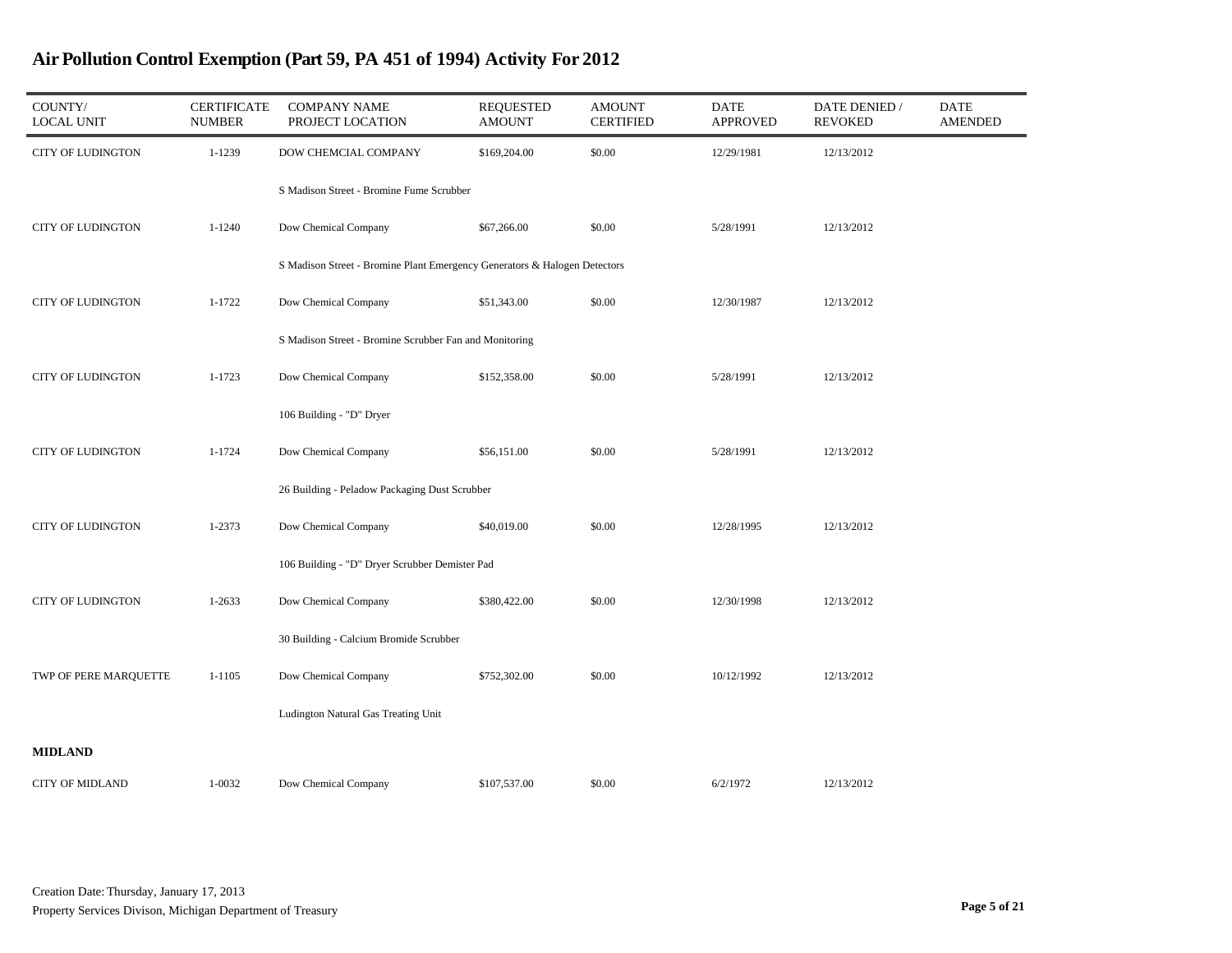| COUNTY/<br><b>LOCAL UNIT</b> | <b>CERTIFICATE</b><br><b>NUMBER</b> | <b>COMPANY NAME</b><br>PROJECT LOCATION | <b>REQUESTED</b><br><b>AMOUNT</b> | <b>AMOUNT</b><br><b>CERTIFIED</b> | <b>DATE</b><br><b>APPROVED</b> | DATE DENIED /<br><b>REVOKED</b> | <b>DATE</b><br><b>AMENDED</b> |
|------------------------------|-------------------------------------|-----------------------------------------|-----------------------------------|-----------------------------------|--------------------------------|---------------------------------|-------------------------------|
| <b>CITY OF MIDLAND</b>       | 1-0033                              | Dow Chemical Company                    | \$0.00                            | \$0.00                            | 4/12/1979                      | 12/13/2012                      |                               |
| <b>CITY OF MIDLAND</b>       | 1-0034                              | Dow Chemical Company                    | \$0.00                            | \$0.00                            | 5/28/1991                      | 12/13/2012                      |                               |
| <b>CITY OF MIDLAND</b>       | $1 - 0035$                          | Dow Chemical Company                    | \$25,300.00                       | \$0.00                            | 12/12/1966                     | 12/13/2012                      |                               |
| <b>CITY OF MIDLAND</b>       | 1-0036                              | Dow Chemical Company                    | \$48,693.00                       | \$0.00                            | 12/31/1968                     | 12/13/2012                      |                               |
| <b>CITY OF MIDLAND</b>       | $1 - 0037$                          | Dow Chemical Company                    | \$0.00                            | \$0.00                            | 4/6/1982                       | 12/13/2012                      |                               |
| <b>CITY OF MIDLAND</b>       | 1-0038                              | Dow Chemical Company                    | \$8,000.00                        | \$0.00                            | 12/12/1966                     | 12/13/2012                      |                               |
| <b>CITY OF MIDLAND</b>       | 1-0039                              | Dow Chemical Company                    | \$13,666.00                       | \$0.00                            | 6/7/1972                       | 12/13/2012                      |                               |
| <b>CITY OF MIDLAND</b>       | $1 - 0040$                          | Dow Chemical Company                    | \$0.00                            | \$0.00                            | 5/28/1991                      | 12/13/2012                      |                               |
| <b>CITY OF MIDLAND</b>       | $1 - 0041$                          | Dow Chemical Company                    | \$0.00                            | \$0.00                            | 4/12/1979                      | 12/13/2012                      |                               |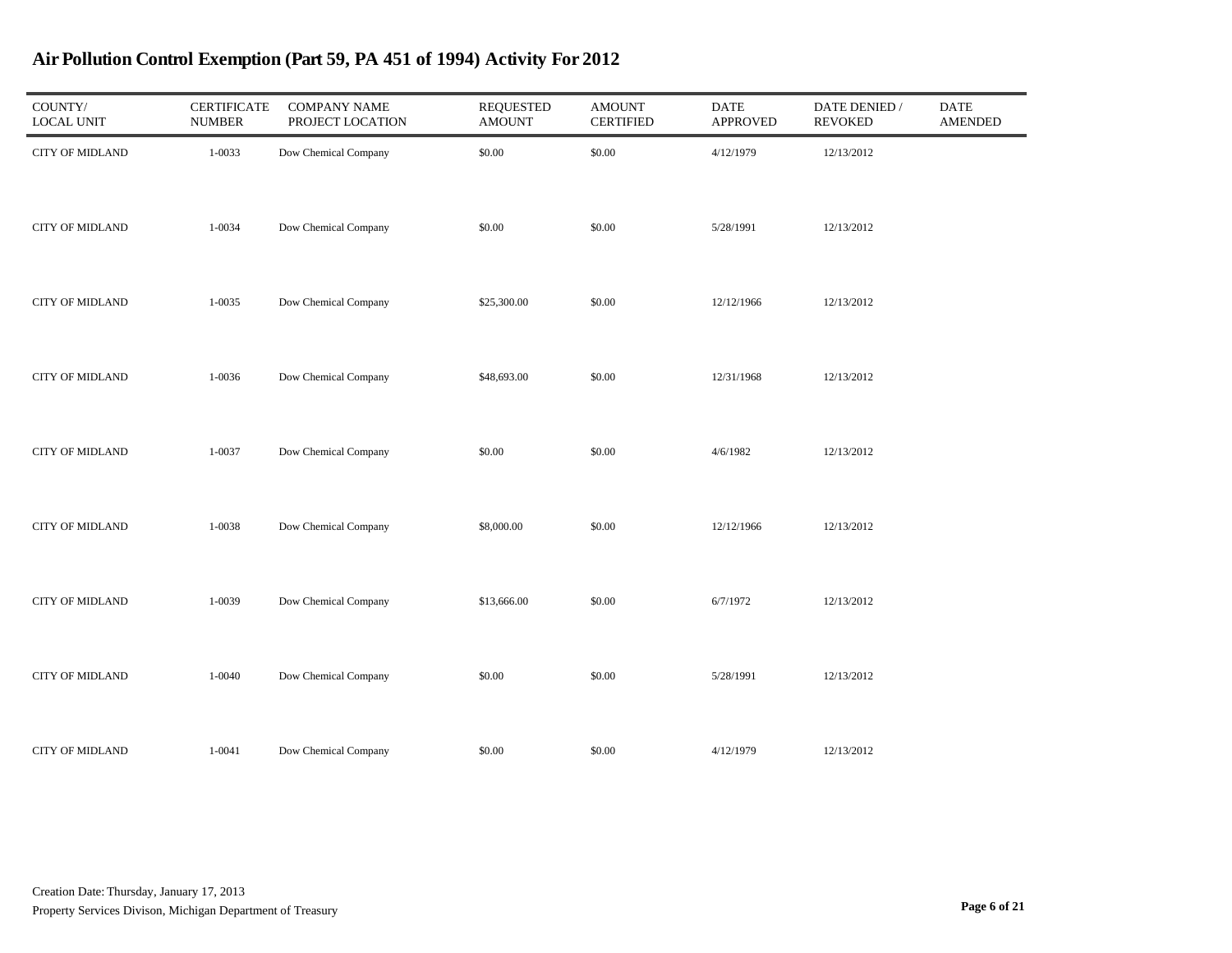| COUNTY/<br><b>LOCAL UNIT</b> | <b>CERTIFICATE</b><br><b>NUMBER</b> | <b>COMPANY NAME</b><br>PROJECT LOCATION                 | <b>REQUESTED</b><br><b>AMOUNT</b> | <b>AMOUNT</b><br><b>CERTIFIED</b> | <b>DATE</b><br><b>APPROVED</b> | DATE DENIED /<br><b>REVOKED</b> | <b>DATE</b><br><b>AMENDED</b> |
|------------------------------|-------------------------------------|---------------------------------------------------------|-----------------------------------|-----------------------------------|--------------------------------|---------------------------------|-------------------------------|
| <b>CITY OF MIDLAND</b>       | $1 - 0042$                          | Dow Chemical Company                                    | \$9,197.00                        | \$0.00                            | 1/1/2000                       | 12/13/2012                      |                               |
| <b>CITY OF MIDLAND</b>       | 1-0043                              | Dow Chemical Company                                    | \$0.00                            | \$0.00                            | 1/6/1984                       | 12/13/2012                      |                               |
| <b>CITY OF MIDLAND</b>       | $1 - 0044$                          | Dow Chemical Company                                    | \$0.00                            | \$0.00                            | 4/12/1979                      | 12/13/2012                      |                               |
| <b>CITY OF MIDLAND</b>       | $1 - 0045$                          | Dow Chemical Company                                    | \$9,607.00                        | \$0.00                            | 12/31/1968                     | 12/13/2012                      |                               |
| <b>CITY OF MIDLAND</b>       | $1 - 0046$                          | Dow Chemical Company                                    | \$30,728.00                       | \$0.00                            | 5/19/1977                      | 12/13/2012                      |                               |
| <b>CITY OF MIDLAND</b>       | 1-0054                              | Dow Chemical Company                                    | \$0.00                            | \$0.00                            | 4/12/1979                      | 12/13/2012                      |                               |
| <b>CITY OF MIDLAND</b>       | 1-0334                              | Dow Chemical Company                                    | \$171,838.00                      | \$0.00                            | 4/6/1982                       | 12/13/2012                      |                               |
|                              |                                     | 489 Building - Dust Tight Enclosure                     |                                   |                                   |                                |                                 |                               |
| <b>CITY OF MIDLAND</b>       | $1 - 0411$                          | Dow Chemical Company                                    | \$11,610.00                       | \$0.00                            | 5/28/1991                      | 12/13/2012                      |                               |
|                              |                                     | 892 Building - Chlorobenzol 12" Venturi Scrubber System |                                   |                                   |                                |                                 |                               |
| <b>CITY OF MIDLAND</b>       | 1-0414                              | Dow Chemical Company                                    | \$2,212.00                        | \$0.00                            | 12/20/1971                     | 12/13/2012                      |                               |
|                              |                                     | 261 Building - Roto-Clone Vent System                   |                                   |                                   |                                |                                 |                               |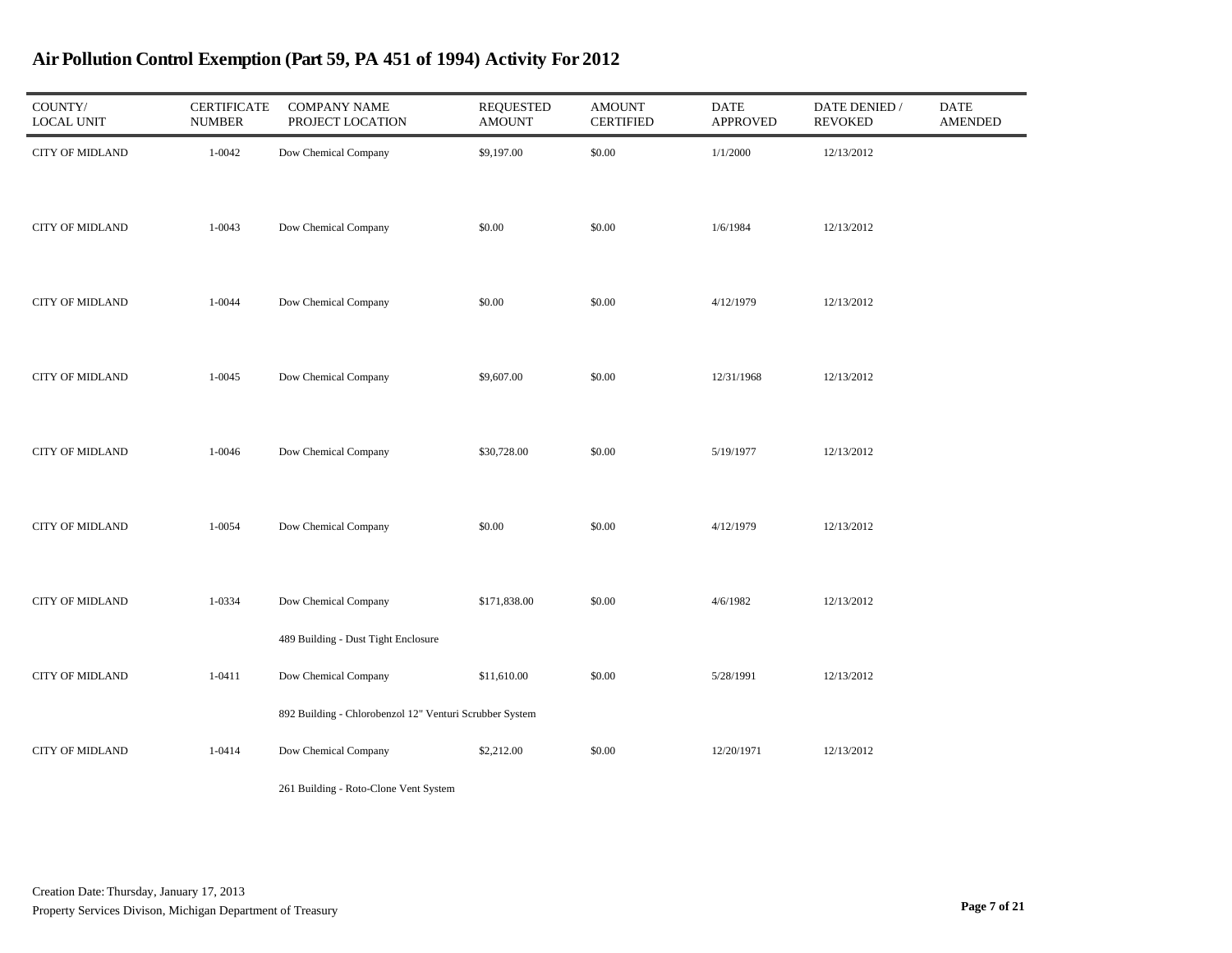| COUNTY/<br><b>LOCAL UNIT</b> | <b>CERTIFICATE</b><br><b>NUMBER</b> | <b>COMPANY NAME</b><br>PROJECT LOCATION                                      | <b>REQUESTED</b><br><b>AMOUNT</b> | <b>AMOUNT</b><br><b>CERTIFIED</b> | <b>DATE</b><br><b>APPROVED</b> | DATE DENIED /<br><b>REVOKED</b> | <b>DATE</b><br><b>AMENDED</b> |
|------------------------------|-------------------------------------|------------------------------------------------------------------------------|-----------------------------------|-----------------------------------|--------------------------------|---------------------------------|-------------------------------|
| CITY OF MIDLAND              | $1 - 0415$                          | Dow Chemical Company                                                         | \$96,001.00                       | \$0.00                            | 1/6/1984                       | 12/13/2012                      |                               |
|                              |                                     | Air Quality Surveillance Monitors                                            |                                   |                                   |                                |                                 |                               |
| <b>CITY OF MIDLAND</b>       | 1-0436                              | Dow Chemical Company                                                         | \$18,771.00                       | \$0.00                            | 12/30/1971                     | 12/13/2012                      |                               |
|                              |                                     | 804 Building                                                                 |                                   |                                   |                                |                                 |                               |
| <b>CITY OF MIDLAND</b>       | $1 - 0441$                          | Dow Chemical Company                                                         | \$7,000.00                        | \$0.00                            | 12/30/1971                     | 12/13/2012                      |                               |
|                              |                                     | 680 Building - Scrubber System                                               |                                   |                                   |                                |                                 |                               |
| <b>CITY OF MIDLAND</b>       | $1 - 0443$                          | Dow Chemical Company                                                         | \$85,837.00                       | \$61,141.00                       | 10/12/1992                     |                                 | 12/13/2012                    |
|                              |                                     | 477 Building - Scrubber System                                               |                                   |                                   |                                |                                 |                               |
| <b>CITY OF MIDLAND</b>       | 1-0982                              | Dow Chemical Company                                                         | \$629,407.00                      | \$579,480.00                      | 12/30/1984                     |                                 | 12/13/2012                    |
|                              |                                     | 948 & 949 Buildings Herbicide Scrubbers & Filter Systems                     |                                   |                                   |                                |                                 |                               |
| <b>CITY OF MIDLAND</b>       | 1-0985                              | Dow Chemical Company                                                         | \$7,000.00                        | \$0.00                            | 12/27/1978                     | 12/13/2012                      |                               |
|                              |                                     | 372 Building - DPO Vent System for Surge & Feed Tanks                        |                                   |                                   |                                |                                 |                               |
| <b>CITY OF MIDLAND</b>       | $1 - 1008$                          | Dow Chemical Company                                                         | \$25,000.00                       | \$0.00                            | 12/31/1978                     | 12/13/2012                      |                               |
|                              |                                     | 954 Building - Chlorobenzol Aqueous Hydrochloric Acid Storage Tanks Scrubber |                                   |                                   |                                |                                 |                               |
| <b>CITY OF MIDLAND</b>       | 1-1089                              | Dow Chemical Company                                                         | \$212,000.00                      | \$0.00                            | 12/27/1979                     | 12/13/2012                      |                               |
|                              |                                     | 372 Building - DPO Plant Tank Farm Scrubber System                           |                                   |                                   |                                |                                 |                               |
| <b>CITY OF MIDLAND</b>       | 1-1158                              | Dow Chemical Company                                                         | \$189,840.00                      | \$5,000.00                        | 5/28/1991                      |                                 | 12/13/2012                    |
|                              |                                     | 564A & 967 Buildings - Vinyl Chloride Stripping & Piping                     |                                   |                                   |                                |                                 |                               |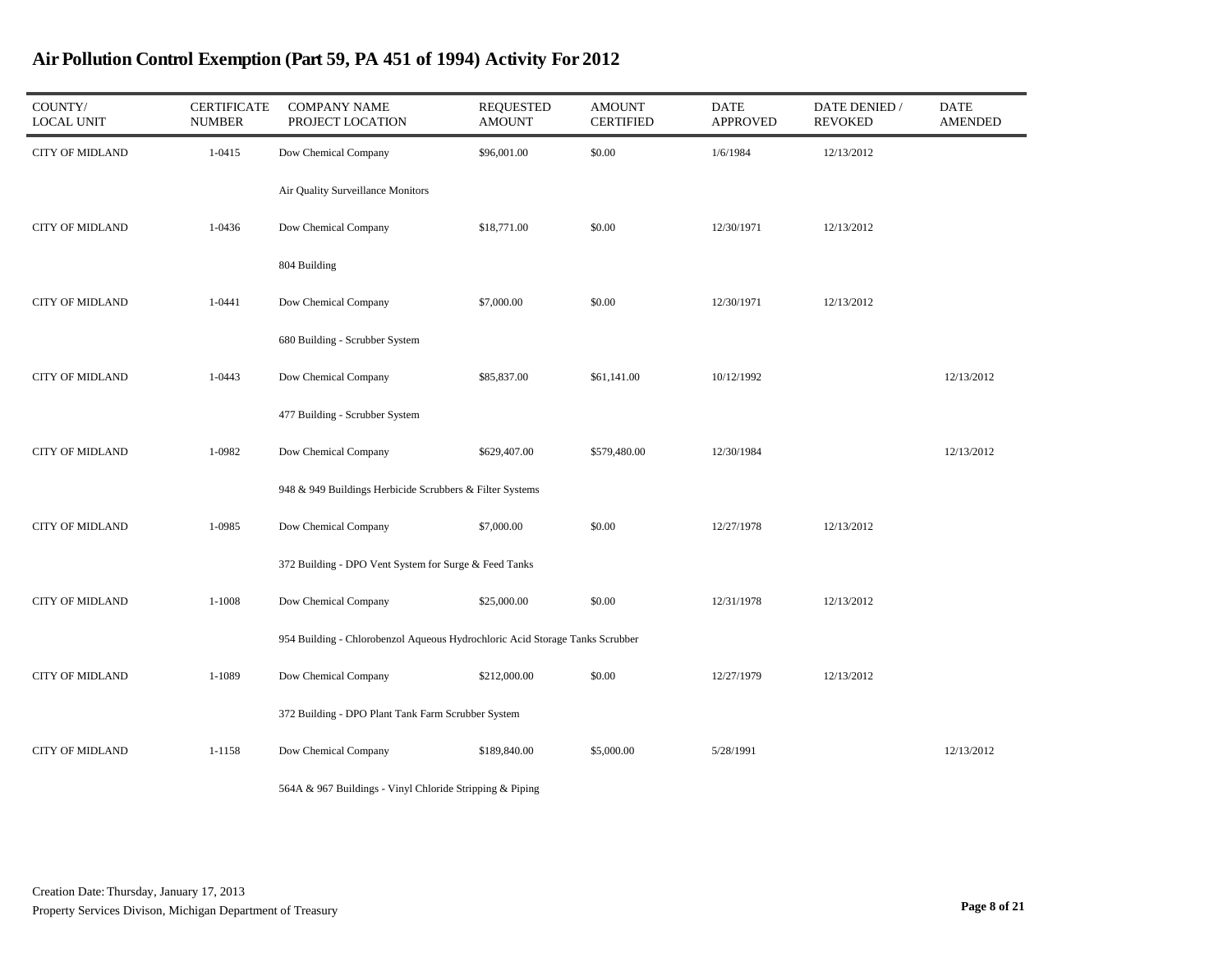| COUNTY/<br><b>LOCAL UNIT</b> | <b>CERTIFICATE</b><br><b>NUMBER</b> | <b>COMPANY NAME</b><br>PROJECT LOCATION                         | <b>REQUESTED</b><br><b>AMOUNT</b> | <b>AMOUNT</b><br><b>CERTIFIED</b> | <b>DATE</b><br><b>APPROVED</b> | DATE DENIED /<br><b>REVOKED</b> | <b>DATE</b><br><b>AMENDED</b> |  |
|------------------------------|-------------------------------------|-----------------------------------------------------------------|-----------------------------------|-----------------------------------|--------------------------------|---------------------------------|-------------------------------|--|
| <b>CITY OF MIDLAND</b>       | 1-1159                              | Dow Chemical Company                                            | \$61,600.00                       | \$0.00                            | 12/29/1980                     | 12/13/2012                      |                               |  |
|                              |                                     | 771 Building - Extruder Vent Demister                           |                                   |                                   |                                |                                 |                               |  |
| <b>CITY OF MIDLAND</b>       | 1-1181                              | Dow Chemical Company                                            | \$32,779.00                       | \$0.00                            | 5/28/1991                      | 12/13/2012                      |                               |  |
|                              |                                     | 244 Building - Ammonia Tank Farm Relief/Detector System         |                                   |                                   |                                |                                 |                               |  |
| <b>CITY OF MIDLAND</b>       | $1 - 1203$                          | Dow Chemical Company                                            | \$459,923.00                      | \$449,573.00                      | 5/28/1991                      |                                 | 12/13/2012                    |  |
|                              |                                     | 564, 591 & 565 Buildings - V1V2 Pollution Control Installations |                                   |                                   |                                |                                 |                               |  |
| <b>CITY OF MIDLAND</b>       | $1 - 1220$                          | Dow Chemical Company                                            | \$40,162.00                       | \$0.00                            | 9/29/1981                      | 12/13/2012                      |                               |  |
|                              |                                     | 181 Building - Acrylonitrite Emission Control                   |                                   |                                   |                                |                                 |                               |  |
| <b>CITY OF MIDLAND</b>       | $1 - 1221$                          | Dow Chemical Company                                            | \$113,412.00                      | \$0.00                            | 9/29/1981                      | 12/13/2012                      |                               |  |
|                              |                                     | 239 Building - Sulphur Emission Monitor System                  |                                   |                                   |                                |                                 |                               |  |
| <b>CITY OF MIDLAND</b>       | $1 - 1262$                          | Dow Chemical Company                                            | \$133,167.00                      | \$36,351.00                       | 5/28/1991                      |                                 | 12/13/2012                    |  |
|                              |                                     | 989 Building - Hycon Back Up System                             |                                   |                                   |                                |                                 |                               |  |
| <b>CITY OF MIDLAND</b>       | $1 - 1264$                          | Dow Chemical Company                                            | \$22,000.00                       | \$0.00                            | 12/29/1981                     | 12/13/2012                      |                               |  |
|                              |                                     | 1060 Building - HCL Scrubber                                    |                                   |                                   |                                |                                 |                               |  |
| <b>CITY OF MIDLAND</b>       | 1-1324                              | Dow Chemical Company                                            | \$78,946.00                       | \$0.00                            | 12/29/1981                     | 12/13/2012                      |                               |  |
|                              |                                     | 703 Building - Blower Housing & Replacement Motors              |                                   |                                   |                                |                                 |                               |  |
| <b>CITY OF MIDLAND</b>       | 1-1330                              | Dow Chemical Company                                            | \$729,759.00                      | \$0.00                            | 5/28/1991                      | 12/13/2012                      |                               |  |
|                              |                                     |                                                                 |                                   |                                   |                                |                                 |                               |  |

703 Building - Improve Particulate Removal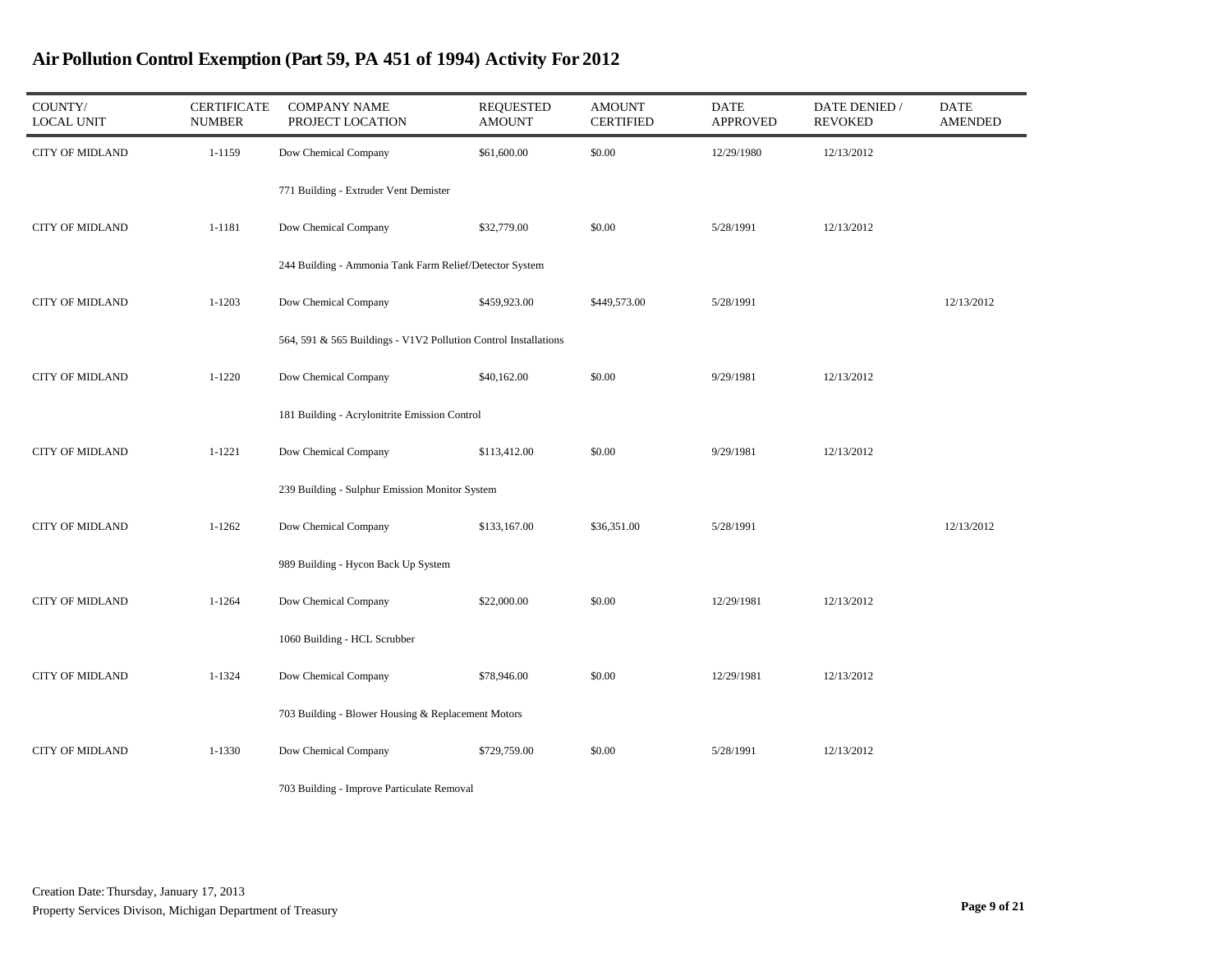| COUNTY/<br><b>LOCAL UNIT</b> | <b>CERTIFICATE</b><br><b>NUMBER</b> | <b>COMPANY NAME</b><br>PROJECT LOCATION                                                                                                                             | <b>REQUESTED</b><br><b>AMOUNT</b> | <b>AMOUNT</b><br><b>CERTIFIED</b> | DATE<br><b>APPROVED</b> | DATE DENIED /<br><b>REVOKED</b> | <b>DATE</b><br><b>AMENDED</b> |
|------------------------------|-------------------------------------|---------------------------------------------------------------------------------------------------------------------------------------------------------------------|-----------------------------------|-----------------------------------|-------------------------|---------------------------------|-------------------------------|
| <b>CITY OF MIDLAND</b>       | $1 - 1600$                          | Dow Chemical Company                                                                                                                                                | \$23,000.00                       | \$0.00                            | 12/30/1984              | 12/13/2012                      |                               |
|                              |                                     | 339 & 181 Buildings - Acrylamide Plant VCN Tank Vent Scrubber System                                                                                                |                                   |                                   |                         |                                 |                               |
| <b>CITY OF MIDLAND</b>       | $1 - 1708$                          | Dow Chemical Company                                                                                                                                                | \$75,270.00                       | \$0.00                            | 12/30/1986              | 12/13/2012                      |                               |
|                              |                                     | 489 Building - Tank Farm                                                                                                                                            |                                   |                                   |                         |                                 |                               |
| <b>CITY OF MIDLAND</b>       | $1 - 1751$                          | Dow Chemical Company                                                                                                                                                | \$242,500.00                      | \$202,500.00                      | 7/12/1990               |                                 | 12/13/2012                    |
|                              |                                     | Building 858 Dursban Solventless Process                                                                                                                            |                                   |                                   |                         |                                 |                               |
| <b>CITY OF MIDLAND</b>       | $1 - 1752$                          | Dow Chemical Company                                                                                                                                                | \$901,432.00                      | \$0.00                            | 5/28/1991               | 12/13/2012                      |                               |
|                              |                                     | 1200 Building - Salicylic Acid Asprin Plant                                                                                                                         |                                   |                                   |                         |                                 |                               |
| <b>CITY OF MIDLAND</b>       | 1-1754                              | Dow Chemical Company                                                                                                                                                | \$80,000.00                       | \$0.00                            | 12/12/1990              | 12/13/2012                      |                               |
|                              |                                     | 433 Building - Tyril Dust Collection System                                                                                                                         |                                   |                                   |                         |                                 |                               |
| <b>CITY OF MIDLAND</b>       | $1 - 1825$                          | Dow Chemical Company                                                                                                                                                | \$148,030.00                      | \$57,132.00                       | 12/8/1988               |                                 | 12/13/2012                    |
|                              |                                     | 1233 Building - Garlon Ethyl Ester Plant                                                                                                                            |                                   |                                   |                         |                                 |                               |
| <b>CITY OF MIDLAND</b>       | $1 - 1940$                          | Dow Chemical Company                                                                                                                                                | \$192,735.00                      | \$150,640.00                      | 12/19/1990              |                                 | 12/13/2012                    |
|                              |                                     | 972 Building - Odor Abatement & 934 Building - Odor Abatement/Railcar Cleaning, Odor Abatement/PVRV Purchases & Vent Stack Mod. & Odor Abatement/Isolok<br>Samplers |                                   |                                   |                         |                                 |                               |
| <b>CITY OF MIDLAND</b>       | 1-1974                              | Dowelanco                                                                                                                                                           | \$106,676.00                      | \$35,296.00                       | 12/3/1991               |                                 | 12/13/2012                    |
|                              |                                     | 489 Building - Garlon Tetra Vapor Consv.                                                                                                                            |                                   |                                   |                         |                                 |                               |
| <b>CITY OF MIDLAND</b>       | 1-1977                              | Dowelanco                                                                                                                                                           | \$937,649.00                      | \$770,461.00                      | 12/3/1991               |                                 | 12/13/2012                    |
|                              |                                     | 949 Building - Herbicides Vent Reduction & Reliability                                                                                                              |                                   |                                   |                         |                                 |                               |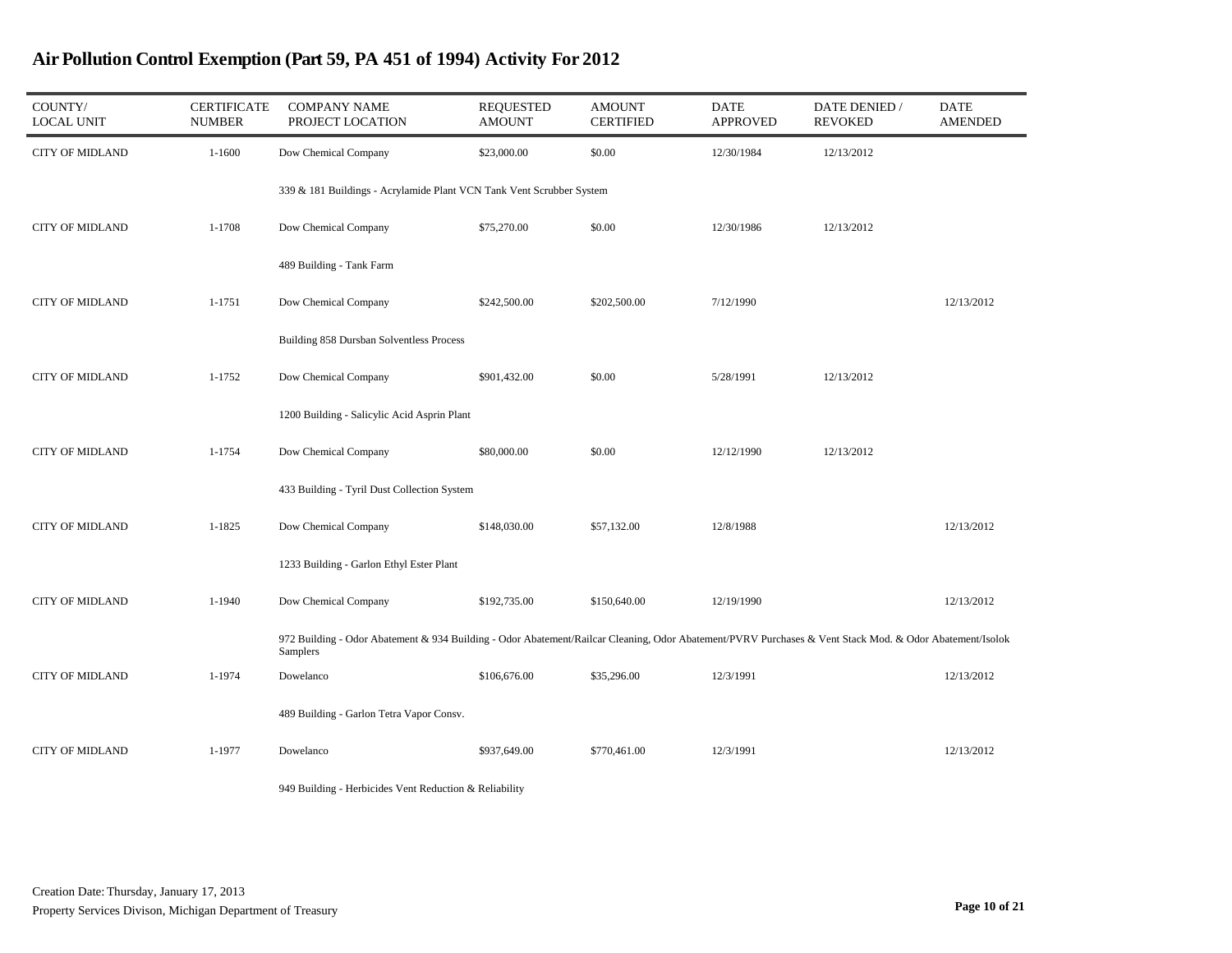| COUNTY/<br><b>LOCAL UNIT</b> | <b>CERTIFICATE</b><br><b>NUMBER</b> | <b>COMPANY NAME</b><br>PROJECT LOCATION                      | <b>REQUESTED</b><br><b>AMOUNT</b> | <b>AMOUNT</b><br><b>CERTIFIED</b> | <b>DATE</b><br><b>APPROVED</b> | DATE DENIED /<br><b>REVOKED</b> | <b>DATE</b><br><b>AMENDED</b> |
|------------------------------|-------------------------------------|--------------------------------------------------------------|-----------------------------------|-----------------------------------|--------------------------------|---------------------------------|-------------------------------|
| <b>CITY OF MIDLAND</b>       | 1-1979                              | Dowelanco                                                    | \$1,695,227.00                    | \$1,395,227.00                    | 12/3/1991                      |                                 | 12/13/2012                    |
|                              |                                     | 858 Building - Symtet Scrubber Dursban Environmental Upgrade |                                   |                                   |                                |                                 |                               |
| <b>CITY OF MIDLAND</b>       | 1-1980                              | Dow Chemical Company                                         | \$379,126.00                      | \$0.00                            | 12/3/1991                      | 12/13/2012                      |                               |
|                              |                                     | 827 Building - Emission Control Technology                   |                                   |                                   |                                |                                 |                               |
| <b>CITY OF MIDLAND</b>       | 1-1981                              | Dow Chemical Company                                         | \$104,418.00                      | \$49,696.00                       | 12/3/1991                      |                                 | 12/13/2012                    |
|                              |                                     | Anion CMME Leak Detector                                     |                                   |                                   |                                |                                 |                               |
| <b>CITY OF MIDLAND</b>       | 1-1982                              | Dow Chemical Company                                         | \$672,408.00                      | \$59,844.00                       | 12/3/1991                      |                                 | 12/13/2012                    |
|                              |                                     | 827B Building - Pharma Steam Stripper                        |                                   |                                   |                                |                                 |                               |
| <b>CITY OF MIDLAND</b>       | 1-1983                              | Dow Chemical Company                                         | \$370,052.00                      | \$0.00                            | 12/3/1991                      | 12/13/2012                      |                               |
|                              |                                     | 703 Building - Emission Reduction                            |                                   |                                   |                                |                                 |                               |
| <b>CITY OF MIDLAND</b>       | 1-1984                              | Dow Chemical Company                                         | \$242,678.00                      | \$0.00                            | 12/3/1991                      | 12/13/2012                      |                               |
|                              |                                     | 290 Building - Butylene Oxide Purify and Inerting            |                                   |                                   |                                |                                 |                               |
| <b>CITY OF MIDLAND</b>       | 1-1985                              | Dow Chemical Company                                         | \$67,347.00                       | \$0.00                            | 12/20/1993                     | 12/13/2012                      |                               |
|                              |                                     | 836 Building - Dowfax Plant, Project DEC                     |                                   |                                   |                                |                                 |                               |
| <b>CITY OF MIDLAND</b>       | 1-2030                              | Dowelanco                                                    | \$194,717.00                      | \$0.00                            | 12/30/1991                     | 12/13/2012                      |                               |
|                              |                                     | 680 Building - Vent Scrubber                                 |                                   |                                   |                                |                                 |                               |
| <b>CITY OF MIDLAND</b>       | 1-2031                              | Dow Chemical Company                                         | \$244,908.00                      | \$0.00                            | 12/30/1991                     | 12/13/2012                      |                               |
|                              |                                     | 686 Building - Drytech Project Scrip                         |                                   |                                   |                                |                                 |                               |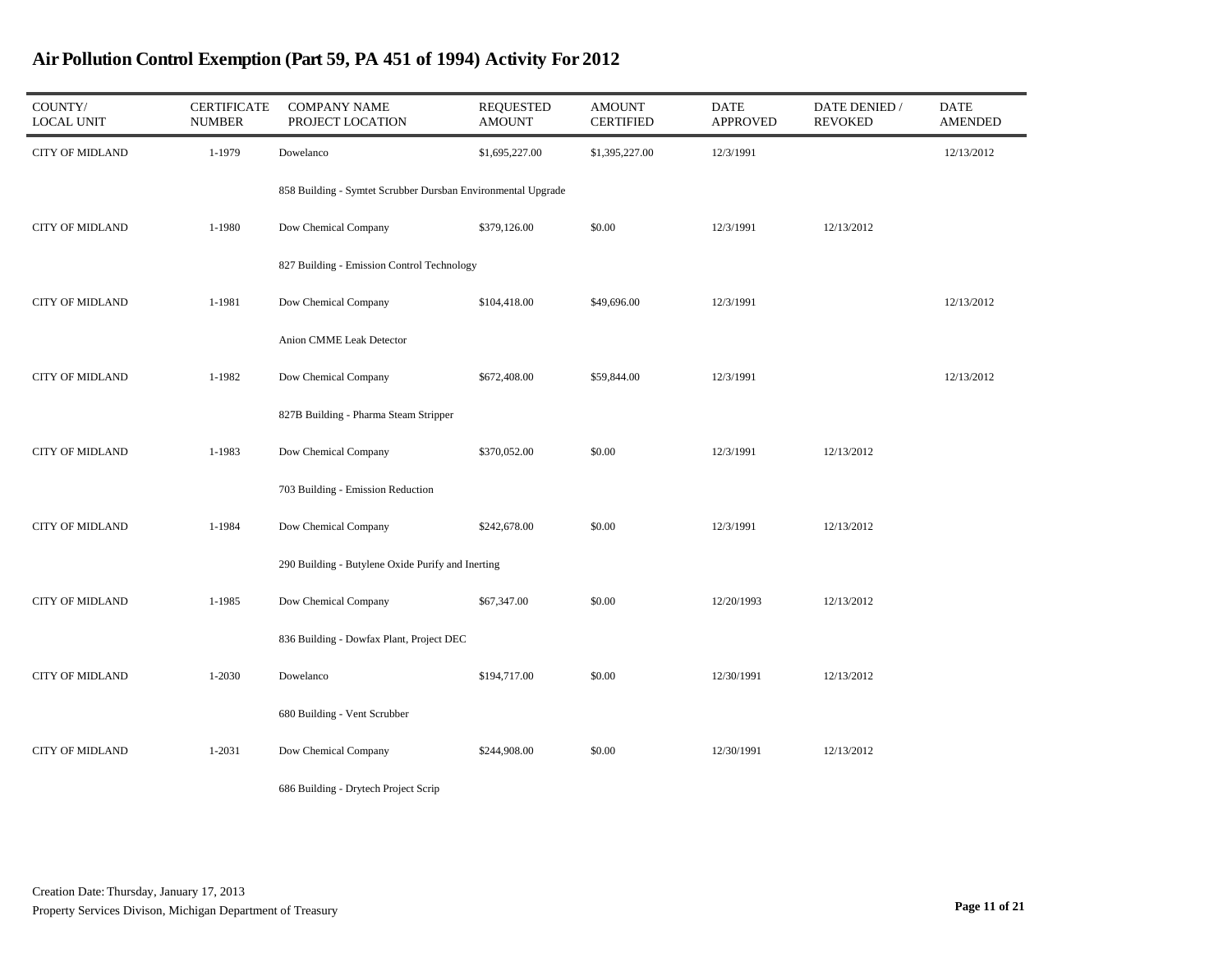| COUNTY/<br><b>LOCAL UNIT</b> | <b>CERTIFICATE</b><br><b>NUMBER</b> | <b>COMPANY NAME</b><br>PROJECT LOCATION           | <b>REQUESTED</b><br><b>AMOUNT</b> | <b>AMOUNT</b><br><b>CERTIFIED</b> | <b>DATE</b><br><b>APPROVED</b> | DATE DENIED /<br><b>REVOKED</b> | <b>DATE</b><br><b>AMENDED</b> |
|------------------------------|-------------------------------------|---------------------------------------------------|-----------------------------------|-----------------------------------|--------------------------------|---------------------------------|-------------------------------|
| <b>CITY OF MIDLAND</b>       | 1-2078                              | Dow Chemical Company                              | \$1,550,064.00                    | \$1,473,322.00                    | 12/30/1992                     |                                 | 12/13/2012                    |
|                              |                                     | 1248 Building - Ionex Vent Gas Burner             |                                   |                                   |                                |                                 |                               |
| <b>CITY OF MIDLAND</b>       | 1-2080                              | Dow Chemical Company                              | \$357,714.00                      | \$331,534.00                      | 12/30/1992                     |                                 | 12/13/2012                    |
|                              |                                     | Sites 1, 2, 3, 5A, 6 & 7 - Ambient Air Monotoring |                                   |                                   |                                |                                 |                               |
| <b>CITY OF MIDLAND</b>       | 1-2083                              | Dowelanco                                         | \$44,854.00                       | \$44,854.00                       | 12/30/1992                     |                                 | 12/13/2012                    |
|                              |                                     | 581 Building - DVB Cracker Replacement            |                                   |                                   |                                |                                 |                               |
| <b>CITY OF MIDLAND</b>       | 1-2098                              | Dow Chemical Company                              | \$301,097.00                      | \$0.00                            | 12/30/1992                     | 12/13/2012                      |                               |
|                              |                                     | 477 Building - Air Monitoring System              |                                   |                                   |                                |                                 |                               |
| <b>CITY OF MIDLAND</b>       | 1-2099                              | Dow Chemical Company                              | \$150,000.00                      | \$0.00                            | 12/30/1992                     | 12/13/2012                      |                               |
|                              |                                     | 477 Building - VCDM477/VLA827 Project             |                                   |                                   |                                |                                 |                               |
| <b>CITY OF MIDLAND</b>       | 1-2101                              | Dowelanco                                         | \$20,349.00                       | \$0.00                            | 12/30/1992                     | 12/13/2012                      |                               |
|                              |                                     | 363 Building - Odor Containment                   |                                   |                                   |                                |                                 |                               |
| <b>CITY OF MIDLAND</b>       | $1 - 2206$                          | Dow Chemical Company                              | \$18,123,508.00                   | \$4,312,142.00                    | 12/29/1993                     |                                 | 12/13/2012                    |
|                              |                                     | 830 Building - Waste Incinerator & Related Jobs   |                                   |                                   |                                |                                 |                               |
| <b>CITY OF MIDLAND</b>       | $1 - 2208$                          | Dow Chemical Company                              | \$142,306.00                      | \$89,692.00                       | 12/29/1993                     |                                 | 12/13/2012                    |
|                              |                                     | Specialty Monomers Throx BIF Compliance           |                                   |                                   |                                |                                 |                               |
| <b>CITY OF MIDLAND</b>       | $1 - 2225$                          | Dowelanco                                         | \$235,000.00                      | \$70,000.00                       | 12/29/1993                     |                                 | 12/13/2012                    |
|                              |                                     | 1028 Building - Sulfonamide Semi-Plant            |                                   |                                   |                                |                                 |                               |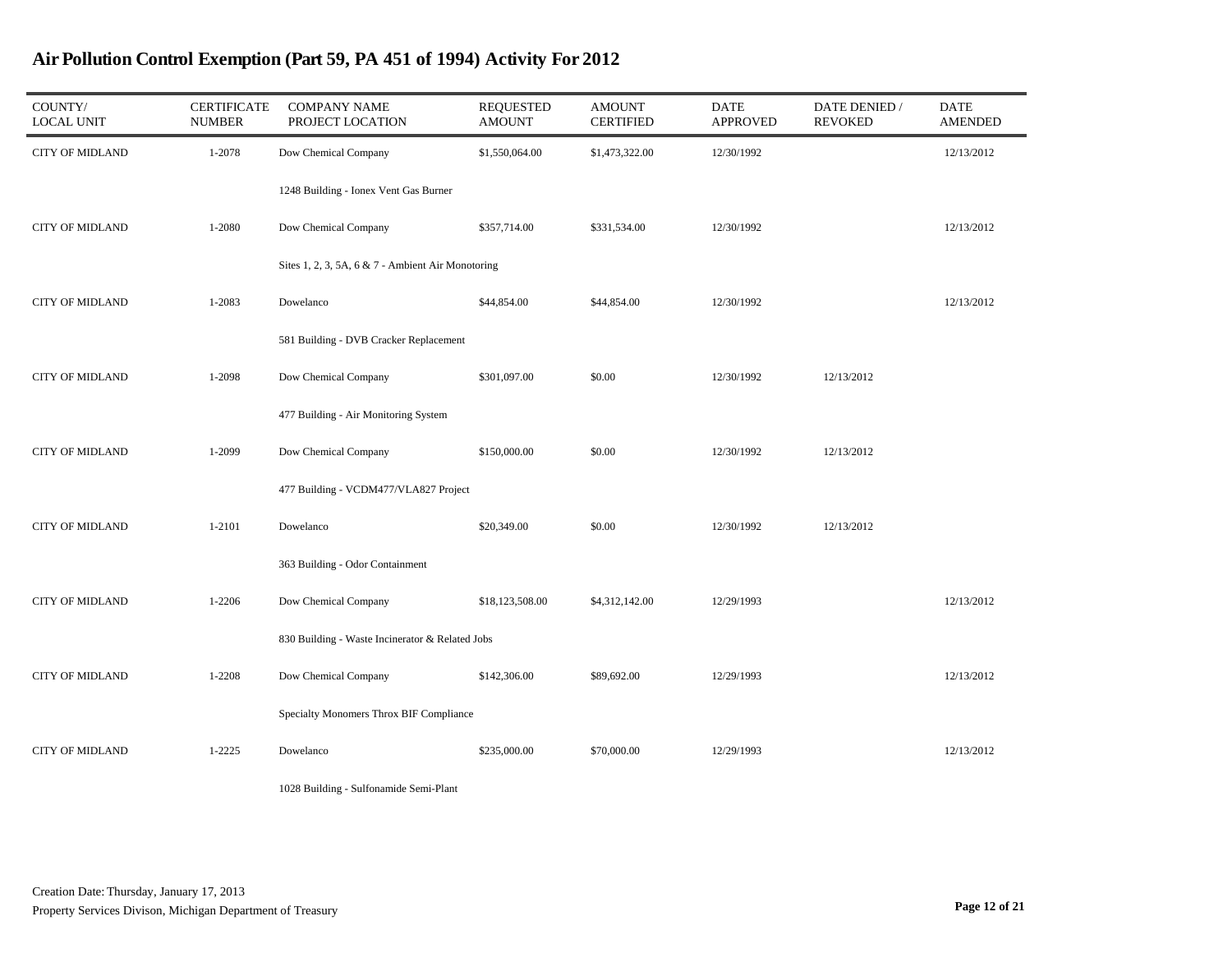| COUNTY/<br><b>LOCAL UNIT</b> | <b>CERTIFICATE</b><br><b>NUMBER</b> | <b>COMPANY NAME</b><br>PROJECT LOCATION                           | <b>REQUESTED</b><br><b>AMOUNT</b> | <b>AMOUNT</b><br><b>CERTIFIED</b> | DATE<br><b>APPROVED</b> | DATE DENIED /<br><b>REVOKED</b> | <b>DATE</b><br><b>AMENDED</b> |
|------------------------------|-------------------------------------|-------------------------------------------------------------------|-----------------------------------|-----------------------------------|-------------------------|---------------------------------|-------------------------------|
| <b>CITY OF MIDLAND</b>       | $1 - 2226$                          | Dow Chemical Company                                              | \$506,727.00                      | \$352,413.00                      | 12/29/1993              |                                 | 12/13/2012                    |
|                              |                                     | Chlorine/Caustic Consolidation                                    |                                   |                                   |                         |                                 |                               |
| <b>CITY OF MIDLAND</b>       | $1 - 2242$                          | Dow Chemical Company                                              | \$2,590,000.00                    | \$2,564,000.00                    | 12/29/1993              |                                 | 12/13/2012                    |
|                              |                                     | 1379 Building - Ionex Copolymer Tox System                        |                                   |                                   |                         |                                 |                               |
| <b>CITY OF MIDLAND</b>       | 1-2291                              | Dow Chemical Company                                              | \$47,000.00                       | \$0.00                            | 12/6/1994               | 12/13/2012                      |                               |
|                              |                                     | 830 Building - Incinerator Vent System                            |                                   |                                   |                         |                                 |                               |
| <b>CITY OF MIDLAND</b>       | 1-2297                              | Dow Chemical Company                                              | \$559,500.00                      | \$295,300.00                      | 12/29/1994              |                                 | 12/13/2012                    |
|                              |                                     | 680 Building - Multi-Product Plant Vent Collection & Incineration |                                   |                                   |                         |                                 |                               |
| <b>CITY OF MIDLAND</b>       | 1-2371                              | Dow Chemical Company                                              | \$93,000.00                       | \$68,704.00                       | 12/28/1995              |                                 | 12/13/2012                    |
|                              |                                     | Carboxymethyl Methyl Cellulose (CMMC) Process Upgrade             |                                   |                                   |                         |                                 |                               |
| <b>CITY OF MIDLAND</b>       | 1-2372                              | Dow Chemical Company                                              | \$94,333.00                       | \$47,168.00                       | 12/28/1995              | 12/13/2012                      |                               |
|                              |                                     | 1058 Building - Throx Burner Drawer                               |                                   |                                   |                         |                                 |                               |
| <b>CITY OF MIDLAND</b>       | 1-2387                              | Dow Chemical Company                                              | \$85,181.00                       | \$86,600.00                       | 12/28/1995              |                                 | 12/13/2012                    |
|                              |                                     | 1271 Building - Chlorine Unloading Cooler                         |                                   |                                   |                         |                                 |                               |
| <b>CITY OF MIDLAND</b>       | $1 - 2467$                          | Dow Chemical Company                                              | \$70,000.00                       | \$60,492.00                       | 12/30/1996              |                                 | 12/13/2012                    |
|                              |                                     | Vinyl Chloride Handling                                           |                                   |                                   |                         |                                 |                               |
| <b>CITY OF MIDLAND</b>       | 1-2468                              | Dow Chemical Company                                              | \$381,000.00                      | \$97,349.00                       | 12/30/1996              |                                 | 12/13/2012                    |

827 Building - Pharmaceuticial Chemicals Dolasetron Mesylate Plant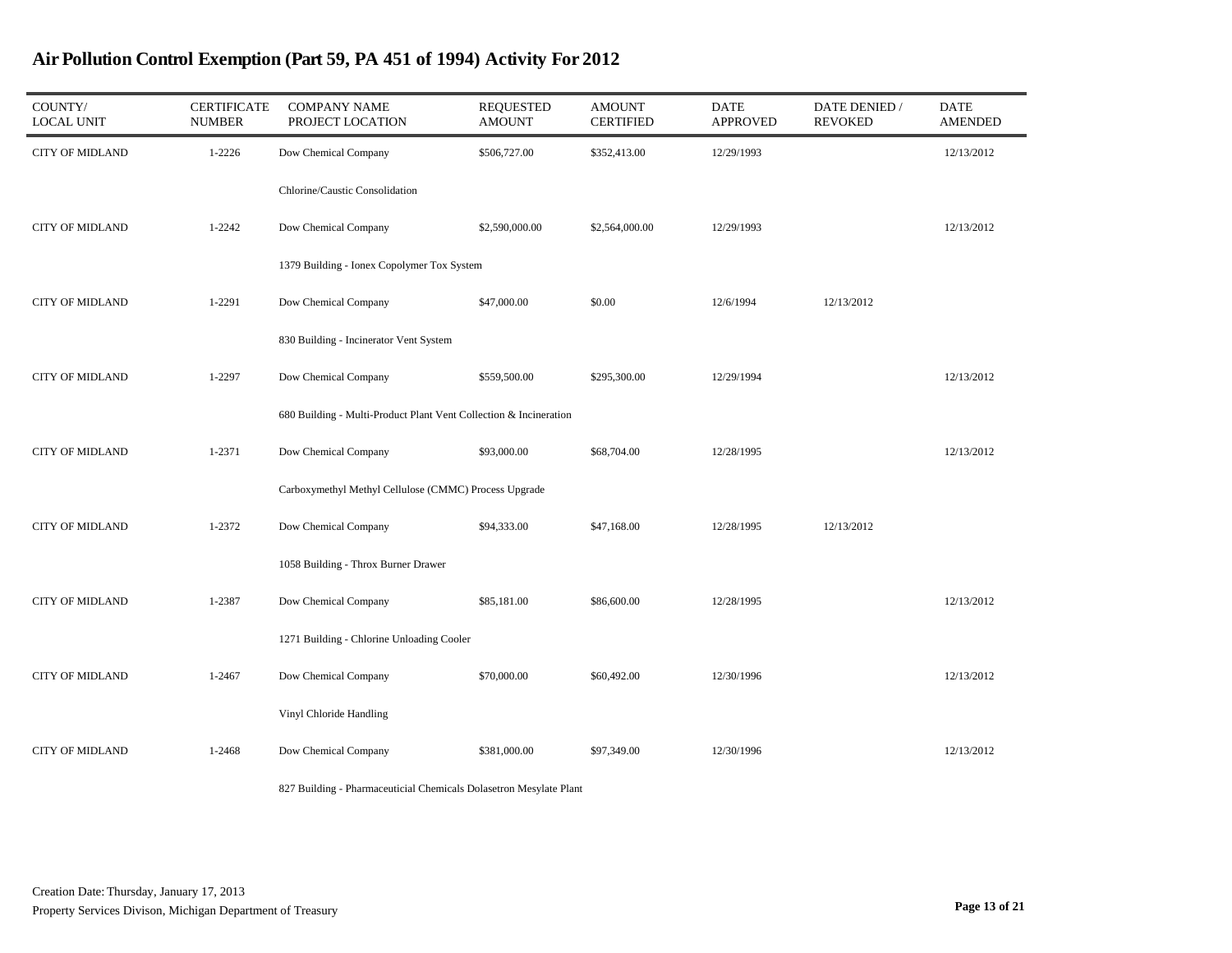| COUNTY/<br><b>LOCAL UNIT</b> | <b>CERTIFICATE</b><br><b>NUMBER</b> | <b>COMPANY NAME</b><br>PROJECT LOCATION                          | <b>REQUESTED</b><br><b>AMOUNT</b> | <b>AMOUNT</b><br><b>CERTIFIED</b> | <b>DATE</b><br><b>APPROVED</b> | DATE DENIED /<br><b>REVOKED</b> | <b>DATE</b><br><b>AMENDED</b> |
|------------------------------|-------------------------------------|------------------------------------------------------------------|-----------------------------------|-----------------------------------|--------------------------------|---------------------------------|-------------------------------|
| <b>CITY OF MIDLAND</b>       | 1-2469                              | Dow Chemical Company                                             | \$255,000.00                      | \$255,488.00                      | 12/30/1996                     |                                 | 12/13/2012                    |
|                              |                                     | 658 Building - Tyril Compliance Project                          |                                   |                                   |                                |                                 |                               |
| <b>CITY OF MIDLAND</b>       | $1 - 2470$                          | Dow Chemical Company                                             | \$1,463,354.00                    | \$365,106.00                      | 12/30/1996                     |                                 | 12/13/2012                    |
|                              |                                     | 1 Building - Bulk Pharmaceuticals Multiproduct Plant             |                                   |                                   |                                |                                 |                               |
| <b>CITY OF MIDLAND</b>       | 1-2471                              | Dow Chemical Company                                             | \$30,000.00                       | \$0.00                            | 12/30/1996                     | 12/13/2012                      |                               |
|                              |                                     | 433W Building - Tyril Suction Blower Filter                      |                                   |                                   |                                |                                 |                               |
| <b>CITY OF MIDLAND</b>       | 1-2472                              | Dow Chemical Company                                             | \$16,082.00                       | \$0.00                            | 12/30/1996                     | 12/13/2012                      |                               |
|                              |                                     | 830 Building - Demister Redundant Instrumentation                |                                   |                                   |                                |                                 |                               |
| <b>CITY OF MIDLAND</b>       | 1-2474                              | Dow Chemical Company                                             | \$22,000.00                       | \$22,414.00                       | 12/30/1996                     |                                 | 12/13/2012                    |
|                              |                                     | 458 & 975 Buildings - Cation Unloading Line                      |                                   |                                   |                                |                                 |                               |
| <b>CITY OF MIDLAND</b>       | $1 - 2540$                          | Dow Chemical Company                                             | \$41,117.00                       | \$0.00                            | 12/30/1997                     | 12/13/2012                      |                               |
|                              |                                     | 860 Building - Incinerator Vortex Steam Addition                 |                                   |                                   |                                |                                 |                               |
| <b>CITY OF MIDLAND</b>       | $1 - 2711$                          | Dow Chemical Company                                             | \$276,000.00                      | \$178,420.00                      | 12/29/1999                     |                                 | 12/13/2012                    |
|                              |                                     | 967 Tank Farm Relief System Upgrade                              |                                   |                                   |                                |                                 |                               |
| <b>CITY OF MIDLAND</b>       | $1 - 2712$                          | Dow Chemical Company                                             | \$2,774,451.00                    | \$15,993,901.00                   | 12/29/1999                     |                                 | 12/13/2012                    |
|                              |                                     | 938 Building - Ethyl Cellulosics Project Emissions Reduction III |                                   |                                   |                                |                                 |                               |
| <b>CITY OF MIDLAND</b>       | 1-2713                              | Dow Chemical Company                                             | \$29,086.00                       | \$0.00                            | 12/29/1999                     | 12/13/2012                      |                               |
|                              |                                     |                                                                  |                                   |                                   |                                |                                 |                               |

830 Building - Hot Zone Cameras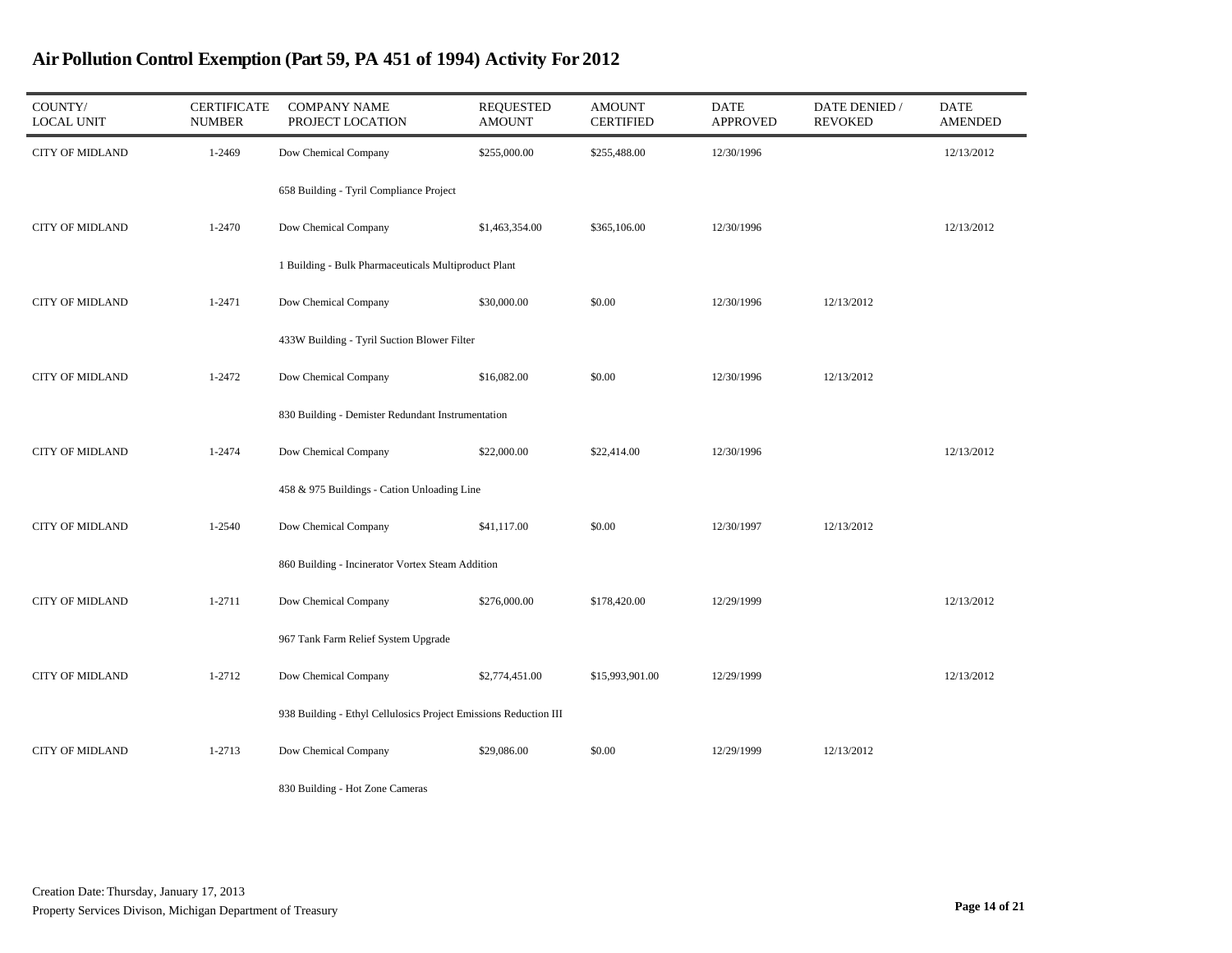| COUNTY/<br><b>LOCAL UNIT</b> | <b>CERTIFICATE</b><br><b>NUMBER</b> | <b>COMPANY NAME</b><br>PROJECT LOCATION                                           | <b>REQUESTED</b><br><b>AMOUNT</b> | <b>AMOUNT</b><br><b>CERTIFIED</b> | <b>DATE</b><br><b>APPROVED</b> | DATE DENIED /<br><b>REVOKED</b> | <b>DATE</b><br><b>AMENDED</b> |
|------------------------------|-------------------------------------|-----------------------------------------------------------------------------------|-----------------------------------|-----------------------------------|--------------------------------|---------------------------------|-------------------------------|
| <b>CITY OF MIDLAND</b>       | 1-2715                              | Dow Chemical Company                                                              | \$13,538.00                       | \$0.00                            | 12/29/1999                     | 12/13/2012                      |                               |
|                              |                                     | 830 Building - Incinerator Back End Air Cannon                                    |                                   |                                   |                                |                                 |                               |
| <b>CITY OF MIDLAND</b>       | 1-2721                              | Dow Chemical Company                                                              | \$845,811.00                      | \$0.00                            | 12/29/1999                     | 12/13/2012                      |                               |
|                              |                                     | 353 Building - Dowanol Vent Remediation Project                                   |                                   |                                   |                                |                                 |                               |
| <b>CITY OF MIDLAND</b>       | 1-2940                              | Dow Chemical Company                                                              | \$49,100,000.00                   | \$68,062,957.00                   | 12/28/2001                     |                                 | 12/13/2012                    |
|                              |                                     | 32 Hazardous Waste Incinerator Complex                                            |                                   |                                   |                                |                                 |                               |
| <b>CITY OF MIDLAND</b>       | 1-3105                              | Dow Chemical Company                                                              | \$2,847,023.00                    | \$0.00                            | 12/30/2003                     | 12/13/2012                      |                               |
|                              |                                     | 1 Building - Reactor System                                                       |                                   |                                   |                                |                                 |                               |
| <b>CITY OF MIDLAND</b>       | 1-3107                              | Dow Chemical Company                                                              | \$6,217,051.00                    | \$0.00                            | 12/30/2003                     | 12/13/2012                      |                               |
|                              |                                     | 1255 Building - Superabsorbents Plant                                             |                                   |                                   |                                |                                 |                               |
| <b>CITY OF MIDLAND</b>       | 1-3150                              | Dow Chemical Company                                                              | \$475,046.00                      | \$447,226.00                      | 11/30/2004                     |                                 | 12/13/2012                    |
|                              |                                     | 969 Building - DEDS Plant Thermal Oxidizer System & Scrubber System               |                                   |                                   |                                |                                 |                               |
| <b>CITY OF MIDLAND</b>       | 1-3152                              | Dow Chemical Company                                                              | \$3,418,599.00                    | \$2,039,499.00                    | 8/24/2004                      |                                 | 12/13/2012                    |
|                              |                                     | 1000 Building - AG Herbicide Solids Formulation & Packaging Plant Dust Collectors |                                   |                                   |                                |                                 |                               |
| <b>CITY OF MIDLAND</b>       | 1-3156                              | Dow Chemical Company                                                              | \$3,355,898.00                    | \$987,395.00                      | 12/28/2004                     |                                 | 12/13/2012                    |
|                              |                                     | 963 Building - Ion Exchange Resins                                                |                                   |                                   |                                |                                 |                               |
| <b>CITY OF MIDLAND</b>       | 1-3157                              | Dow Chemical Company                                                              | \$2,940,459.00                    | \$2,735,292.00                    | 11/30/2004                     |                                 | 12/13/2012                    |
|                              |                                     |                                                                                   |                                   |                                   |                                |                                 |                               |

1028 Building - DHEP & DCEP Raw Material Storage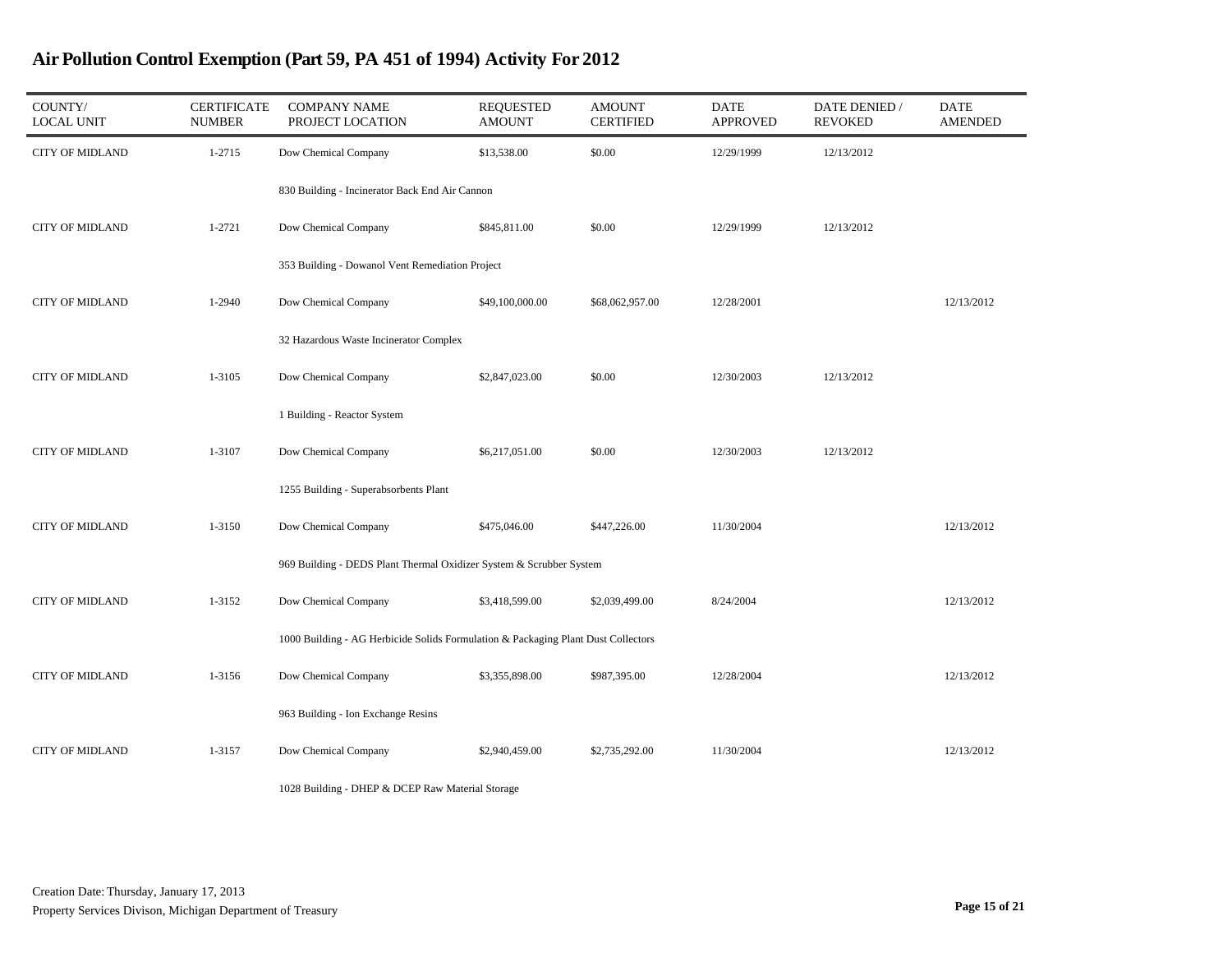| COUNTY/<br><b>LOCAL UNIT</b> | <b>CERTIFICATE</b><br><b>NUMBER</b> | <b>COMPANY NAME</b><br>PROJECT LOCATION                | <b>REQUESTED</b><br><b>AMOUNT</b> | <b>AMOUNT</b><br><b>CERTIFIED</b> | <b>DATE</b><br><b>APPROVED</b> | DATE DENIED /<br><b>REVOKED</b> | <b>DATE</b><br><b>AMENDED</b> |
|------------------------------|-------------------------------------|--------------------------------------------------------|-----------------------------------|-----------------------------------|--------------------------------|---------------------------------|-------------------------------|
| <b>CITY OF MIDLAND</b>       | 1-3160                              | Dow Chemical Company                                   | \$1,293,623.00                    | \$0.00                            | 12/28/2004                     | 12/13/2012                      |                               |
|                              |                                     | 25 Building - Oxide Derivatives Plant                  |                                   |                                   |                                |                                 |                               |
| <b>CITY OF MIDLAND</b>       | 1-3163                              | Dow Chemical Company                                   | \$1,789,377.00                    | \$1,195,934.00                    | 12/28/2004                     |                                 | 12/13/2012                    |
|                              |                                     | 1130 Building - DVB & VBC Plant                        |                                   |                                   |                                |                                 |                               |
| <b>CITY OF MIDLAND</b>       | 1-3165                              | Dow Chemical Company                                   | \$509,639.00                      | \$85,334.00                       | 9/28/2004                      |                                 | 12/13/2012                    |
|                              |                                     | 963 Building - Cation Resins Plant                     |                                   |                                   |                                |                                 |                               |
| <b>CITY OF MIDLAND</b>       | 1-3168                              | Dow Chemical Company                                   | \$1,029,028.00                    | \$137,214.00                      | 12/28/2004                     |                                 | 12/13/2012                    |
|                              |                                     | 963 Building - Special Resins Plant                    |                                   |                                   |                                |                                 |                               |
| <b>CITY OF MIDLAND</b>       | 1-3174                              | Dow Chemical Company                                   | \$1,507,948.00                    | \$888,238.00                      | 11/30/2004                     |                                 | 12/13/2012                    |
|                              |                                     | 827 Building - Pharmaceutical Plant                    |                                   |                                   |                                |                                 |                               |
| <b>CITY OF MIDLAND</b>       | 1-3177                              | Dow AgroSciences LLC                                   | \$1,356,572.00                    | \$1,310,466.00                    | 11/30/2004                     |                                 | 12/13/2012                    |
|                              |                                     | AG Chemical Manufacturing Building                     |                                   |                                   |                                |                                 |                               |
| <b>CITY OF MIDLAND</b>       | 1-3180                              | Dow Chemical Company                                   | \$456,999.00                      | \$304,417.00                      | 11/30/2004                     |                                 | 12/13/2012                    |
|                              |                                     | 1319 Building - Ethocel Chemical Manufacturing Process |                                   |                                   |                                |                                 |                               |
| <b>CITY OF MIDLAND</b>       | 1-3182                              | Dow Chemical Company                                   | \$1,299,256.00                    | \$254,080.00                      | 12/28/2004                     |                                 | 12/13/2012                    |
|                              |                                     | 941 Building - Chemical Manufacturing Process          |                                   |                                   |                                |                                 |                               |
| <b>CITY OF MIDLAND</b>       | 1-3242                              | Dow Chemical Company                                   | \$525,000.00                      | \$516,662.00                      | 11/30/2004                     |                                 | 12/13/2012                    |
|                              |                                     | 941 & 963 Buildings - Throx Vent Lines                 |                                   |                                   |                                |                                 |                               |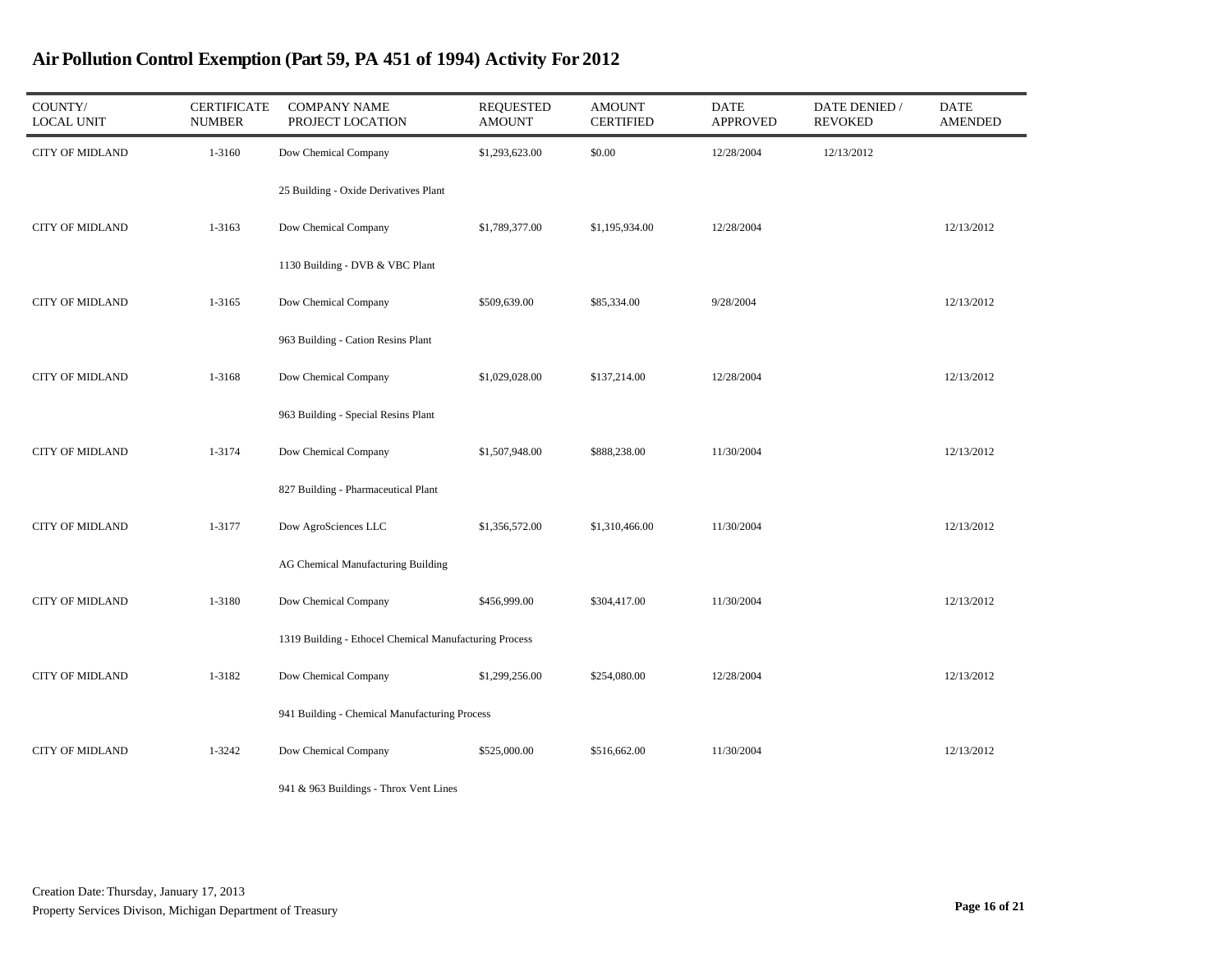| COUNTY/<br><b>LOCAL UNIT</b> | <b>CERTIFICATE</b><br><b>NUMBER</b> | <b>COMPANY NAME</b><br>PROJECT LOCATION                                                    | <b>REQUESTED</b><br><b>AMOUNT</b> | <b>AMOUNT</b><br><b>CERTIFIED</b> | <b>DATE</b><br><b>APPROVED</b> | DATE DENIED /<br><b>REVOKED</b> | <b>DATE</b><br><b>AMENDED</b> |
|------------------------------|-------------------------------------|--------------------------------------------------------------------------------------------|-----------------------------------|-----------------------------------|--------------------------------|---------------------------------|-------------------------------|
| CITY OF MIDLAND              | 1-3467                              | Dow Chemical Company                                                                       | \$3,900,000.00                    | \$3,216,445.00                    | 10/14/2008                     |                                 | 12/13/2012                    |
|                              |                                     | 963 & 1355 Buildings - Anion Evaporator MON MACT                                           |                                   |                                   |                                |                                 |                               |
| <b>CITY OF MIDLAND</b>       | 1-3470                              | Dow Chemical Company                                                                       | \$3,100,000.00                    | \$2,737,038.00                    | 9/16/2008                      |                                 | 12/13/2012                    |
|                              |                                     | 954 Building - Throx C-MACT                                                                |                                   |                                   |                                |                                 |                               |
| <b>CITY OF MIDLAND</b>       | 1-3633                              | Dow Chemical Company                                                                       | \$671,991.00                      | \$626,828.00                      | 12/20/2010                     |                                 | 12/13/2012                    |
|                              |                                     | Building 100 Michigan Operations                                                           |                                   |                                   |                                |                                 |                               |
| <b>CITY OF MIDLAND</b>       | 1-3713                              | DOW AGROSCIENCES, LLC                                                                      | \$1,362,214.00                    | \$1,362,214.00                    | 8/28/2012                      |                                 |                               |
|                              |                                     | Vent Line Replacement Between Building 948 & Building 963 Throx                            |                                   |                                   |                                |                                 |                               |
| <b>CITY OF MIDLAND</b>       | 1-3714                              | DOW AGROSCIENCES, LLC                                                                      | \$565,987.00                      | \$565,987.00                      | 8/28/2012                      |                                 |                               |
|                              |                                     | 489A Building - Phenoxy - LowD Phase 1                                                     |                                   |                                   |                                |                                 |                               |
| <b>CITY OF MIDLAND</b>       | NA                                  | MCKAY PRESS, INC.                                                                          | \$261,184.00                      | \$0.00                            |                                | 12/13/2012                      |                               |
|                              |                                     | 215 STATE ST.                                                                              |                                   |                                   |                                |                                 |                               |
| <b>MONROE</b>                |                                     |                                                                                            |                                   |                                   |                                |                                 |                               |
| <b>CITY OF LUNA PIER</b>     | 1-0024                              | <b>CONSUMERS ENERGY</b><br><b>COMPANY - JR WHITING</b><br><b>PLANT</b><br>4525 E. ERIE RD. | \$8,348,963.00                    | \$10,891,964.00                   | 12/27/1984                     |                                 | 9/25/2012                     |
| <b>CITY OF MONROE</b>        | 1-2881                              | <b>DETROIT EDISON</b><br><b>COMPANY</b>                                                    | \$94,956,500.00                   | \$221,425,997.00                  | 12/28/2000                     |                                 | 12/13/2012                    |
|                              |                                     | 3500 E. FRONT ST.                                                                          |                                   |                                   |                                |                                 |                               |
| <b>CITY OF MONROE</b>        | 1-2920                              | DETROIT EDISON<br><b>COMPANY</b>                                                           | \$241,195,000.00                  | \$514,730,168.00                  | 10/16/2001                     |                                 | 8/28/2012                     |
|                              |                                     | 3500 E. FRONT ST.                                                                          |                                   |                                   |                                |                                 |                               |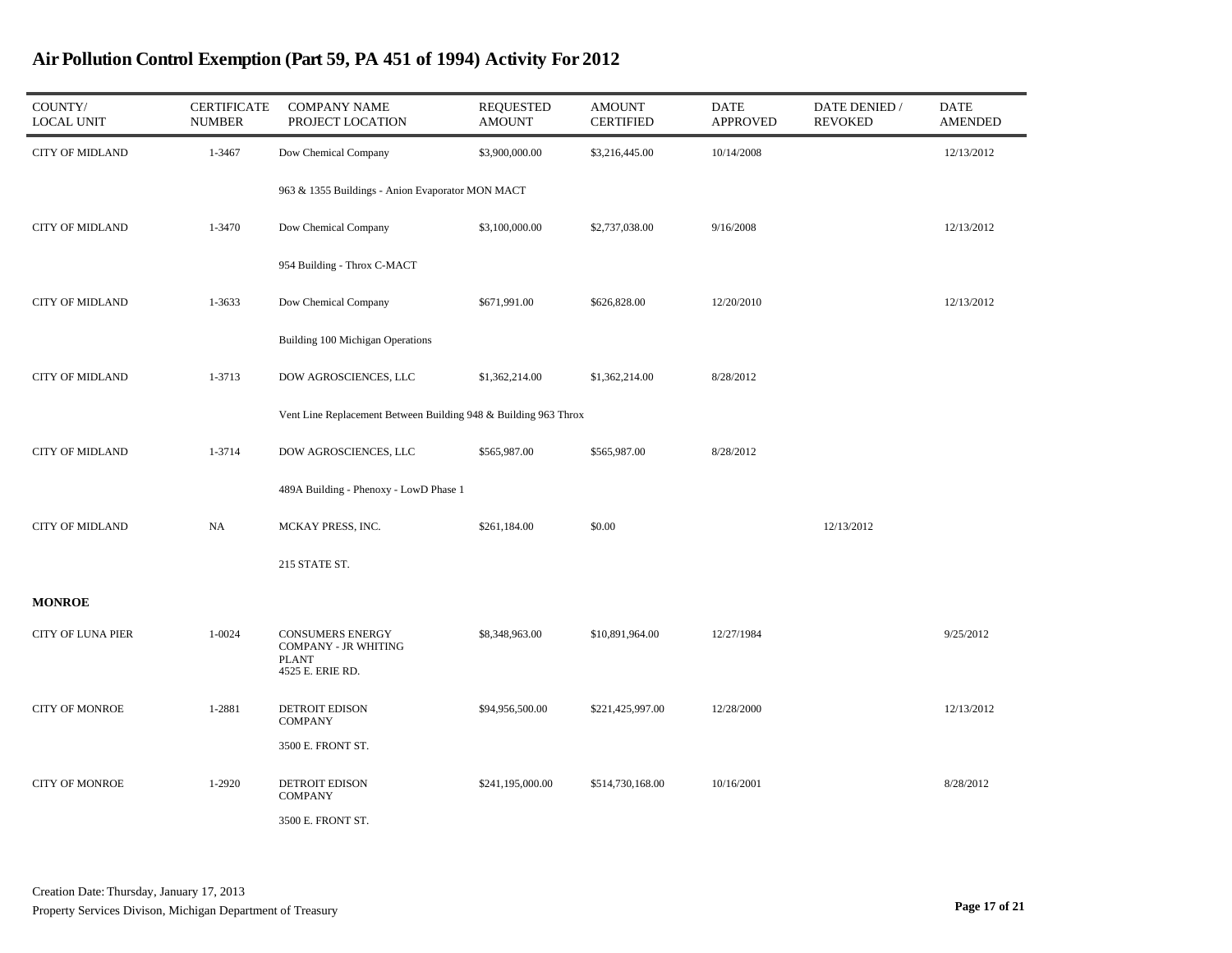| COUNTY/<br><b>LOCAL UNIT</b> | <b>CERTIFICATE</b><br><b>NUMBER</b> | <b>COMPANY NAME</b><br>PROJECT LOCATION                                                        | <b>REQUESTED</b><br><b>AMOUNT</b> | <b>AMOUNT</b><br><b>CERTIFIED</b> | <b>DATE</b><br><b>APPROVED</b> | DATE DENIED /<br><b>REVOKED</b> | DATE<br><b>AMENDED</b> |
|------------------------------|-------------------------------------|------------------------------------------------------------------------------------------------|-----------------------------------|-----------------------------------|--------------------------------|---------------------------------|------------------------|
| <b>CITY OF MONROE</b>        | 1-3685                              | DETROIT EDISON<br><b>COMPANY</b>                                                               | \$726,200.00                      | \$726,200.00                      | 8/28/2012                      |                                 |                        |
|                              |                                     | 3500 E. FRONT ST.                                                                              |                                   |                                   |                                |                                 |                        |
| TWP OF FRENCHTOWN            | 1-0333                              | DETROIT EDISON<br><b>COMPANY</b>                                                               | \$10,934,925.00                   | \$13,991,689.00                   | 12/23/1970                     |                                 | 8/28/2012              |
|                              |                                     | 3500 E. FRONT ST.                                                                              |                                   |                                   |                                |                                 |                        |
| TWP OF FRENCHTOWN            | 1-2921                              | DETROIT EDISON<br><b>COMPANY</b>                                                               | \$101,465,000.00                  | \$201,442,016.00                  | 10/16/2001                     |                                 | 8/28/2012              |
|                              |                                     | 3500 E. FRONT ST.                                                                              |                                   |                                   |                                |                                 |                        |
| <b>MONTCALM</b>              |                                     |                                                                                                |                                   |                                   |                                |                                 |                        |
| TWP OF PIERSON               | 1-3697                              | CENTRAL SANITARY<br>LANDFILL - CENTRAL<br>SANITARY LANDFILL, INC.<br>21545 W. CANNONSVILLE RD. | \$145,670.00                      | \$145,670.00                      | 9/25/2012                      |                                 |                        |
| <b>OAKLAND</b>               |                                     |                                                                                                |                                   |                                   |                                |                                 |                        |
| CITY OF SOUTH LYON           | 1-3690                              | MICHIGAN SEAMLESS TUBE                                                                         | \$1,330,406.00                    | \$1,330,406.00                    | 10/30/2012                     |                                 |                        |
|                              |                                     | 400 MCMUNN ST.                                                                                 |                                   |                                   |                                |                                 |                        |
| <b>CITY OF SOUTH LYON</b>    | 1-3691                              | MICHIGAN SEAMLESS TUBE                                                                         | \$320,032.00                      | \$320,032.00                      | 10/30/2012                     |                                 |                        |
|                              |                                     | 400 MCMUNN ST.                                                                                 |                                   |                                   |                                |                                 |                        |
| CITY OF SOUTH LYON           | 1-3692                              | MICHIGAN SEAMLESS TUBE                                                                         | \$118,445.00                      | \$118,445.00                      | 10/30/2012                     |                                 |                        |
|                              |                                     | 400 MCMUNN ST.                                                                                 |                                   |                                   |                                |                                 |                        |
| CITY OF SOUTH LYON           | 1-3693                              | MICHIGAN SEAMLESS TUBE                                                                         | \$185,730.00                      | \$185,730.00                      | 10/30/2012                     |                                 |                        |
|                              |                                     | 400 MCMUNN ST.                                                                                 |                                   |                                   |                                |                                 |                        |
| TWP OF SPRINGFIELD           | 1-3681                              | <b>DETROIT EDISON</b><br><b>COMPANY</b>                                                        | \$806,296.00                      | \$806,296.00                      | 8/28/2012                      |                                 |                        |
|                              |                                     | 4912 EDGAR RD.                                                                                 |                                   |                                   |                                |                                 |                        |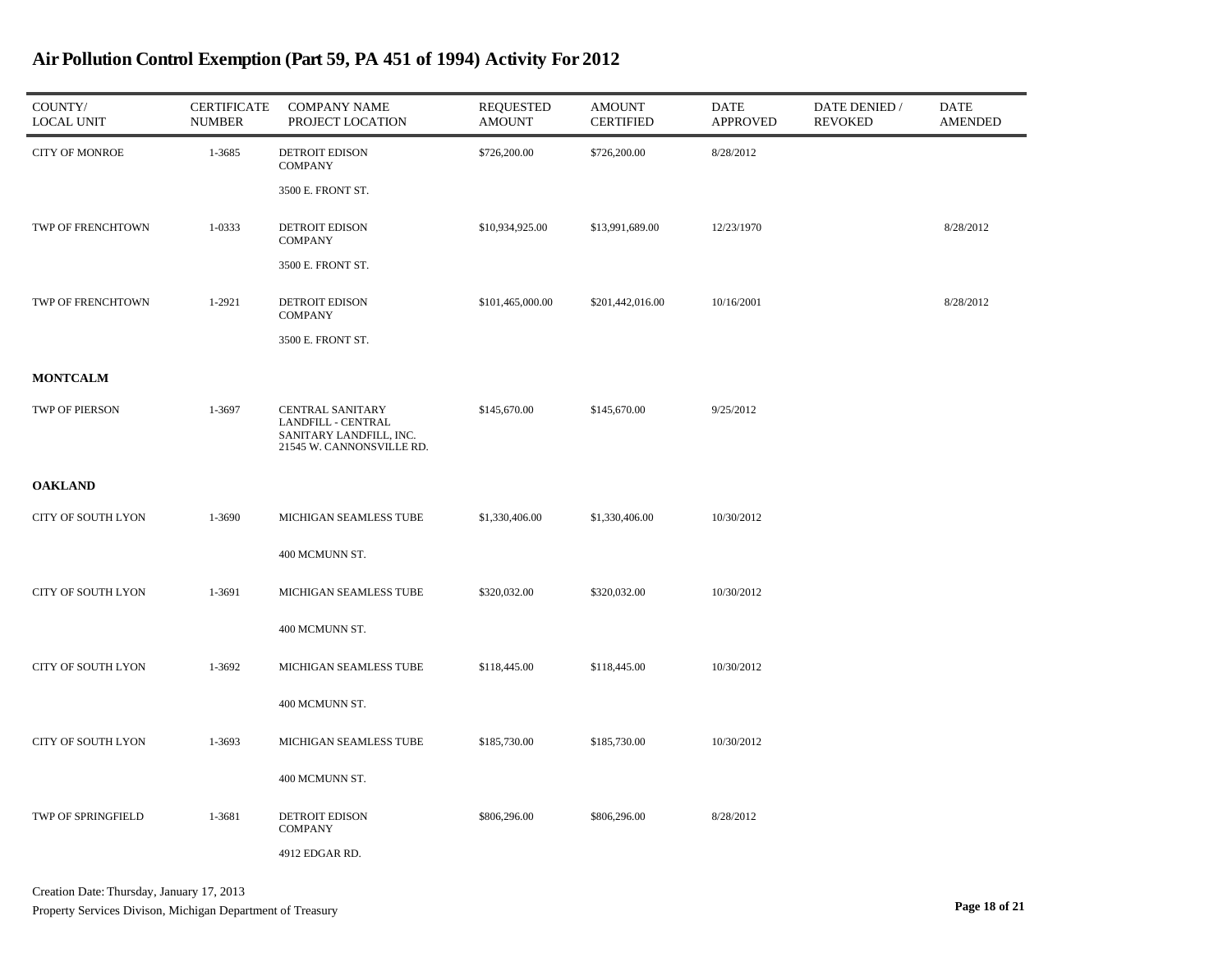| COUNTY/<br><b>LOCAL UNIT</b> | <b>CERTIFICATE</b><br><b>NUMBER</b> | <b>COMPANY NAME</b><br>PROJECT LOCATION                                               | <b>REQUESTED</b><br><b>AMOUNT</b> | <b>AMOUNT</b><br><b>CERTIFIED</b> | <b>DATE</b><br><b>APPROVED</b> | DATE DENIED /<br><b>REVOKED</b> | <b>DATE</b><br><b>AMENDED</b> |
|------------------------------|-------------------------------------|---------------------------------------------------------------------------------------|-----------------------------------|-----------------------------------|--------------------------------|---------------------------------|-------------------------------|
| <b>OTTAWA</b>                |                                     |                                                                                       |                                   |                                   |                                |                                 |                               |
| TWP OF POLKTON               | 1-3696                              | OTTAWA COUNTY FARMS<br>LANDFILL - OTTAWA<br>COUNTY LANDFILL, INC.<br>15550 68TH AVE.  | \$297,043.00                      | \$297,043.00                      | 9/25/2012                      |                                 |                               |
| TWP OF PORT SHELDON          | 1-3686                              | <b>CONSUMERS ENERGY - JH</b><br>CAMPBELL PLANT                                        | \$501,000,000.00                  | \$501,000,000.00                  | 9/25/2012                      |                                 |                               |
|                              |                                     | 17000 CROSWELL                                                                        |                                   |                                   |                                |                                 |                               |
| TWP OF SPRING LAKE           | 1-3695                              | MERIDIAN INC.                                                                         | \$1,644,326.00                    | \$1,644,326.00                    | 9/25/2012                      |                                 |                               |
|                              |                                     | 17170 HICKORY                                                                         |                                   |                                   |                                |                                 |                               |
| <b>SAGINAW</b>               |                                     |                                                                                       |                                   |                                   |                                |                                 |                               |
| TWP OF THOMAS                | 1-3709                              | Dow Corning Corporation                                                               | \$500,000.00                      | \$500,000.00                      | 9/25/2012                      |                                 |                               |
|                              |                                     | 1635 N. Gleaner Road.                                                                 |                                   |                                   |                                |                                 |                               |
| <b>ST CLAIR</b>              |                                     |                                                                                       |                                   |                                   |                                |                                 |                               |
| TWP OF EAST CHINA            | 1-0862                              | DETROIT EDISON<br><b>COMPANY</b>                                                      | \$11,327,495.00                   | \$12,649,257.00                   | 12/19/1990                     |                                 | 9/25/2012                     |
|                              |                                     | 4901 POINTE DR.                                                                       |                                   |                                   |                                |                                 |                               |
| TWP OF EAST CHINA            | $1 - 1285$                          | <b>DETROIT EDISON</b><br><b>COMPANY</b>                                               | \$3,379,969.00                    | \$4,086,798.00                    | 12/30/1992                     |                                 | 8/28/2012                     |
|                              |                                     | 4901 POINTE DR.                                                                       |                                   |                                   |                                |                                 |                               |
| <b>ST. JOSEPH</b>            |                                     |                                                                                       |                                   |                                   |                                |                                 |                               |
| TWP OF CONSTANTINE           | NA                                  | MONSANTO COMPANY &<br><b>SUBSIDIARIES DBA</b><br>DEKALB GENETICS CORP<br>67760 US 131 | \$3,159,360.00                    | \$0.00                            |                                | 5/14/2012                       |                               |

#### **ST.CLAIR**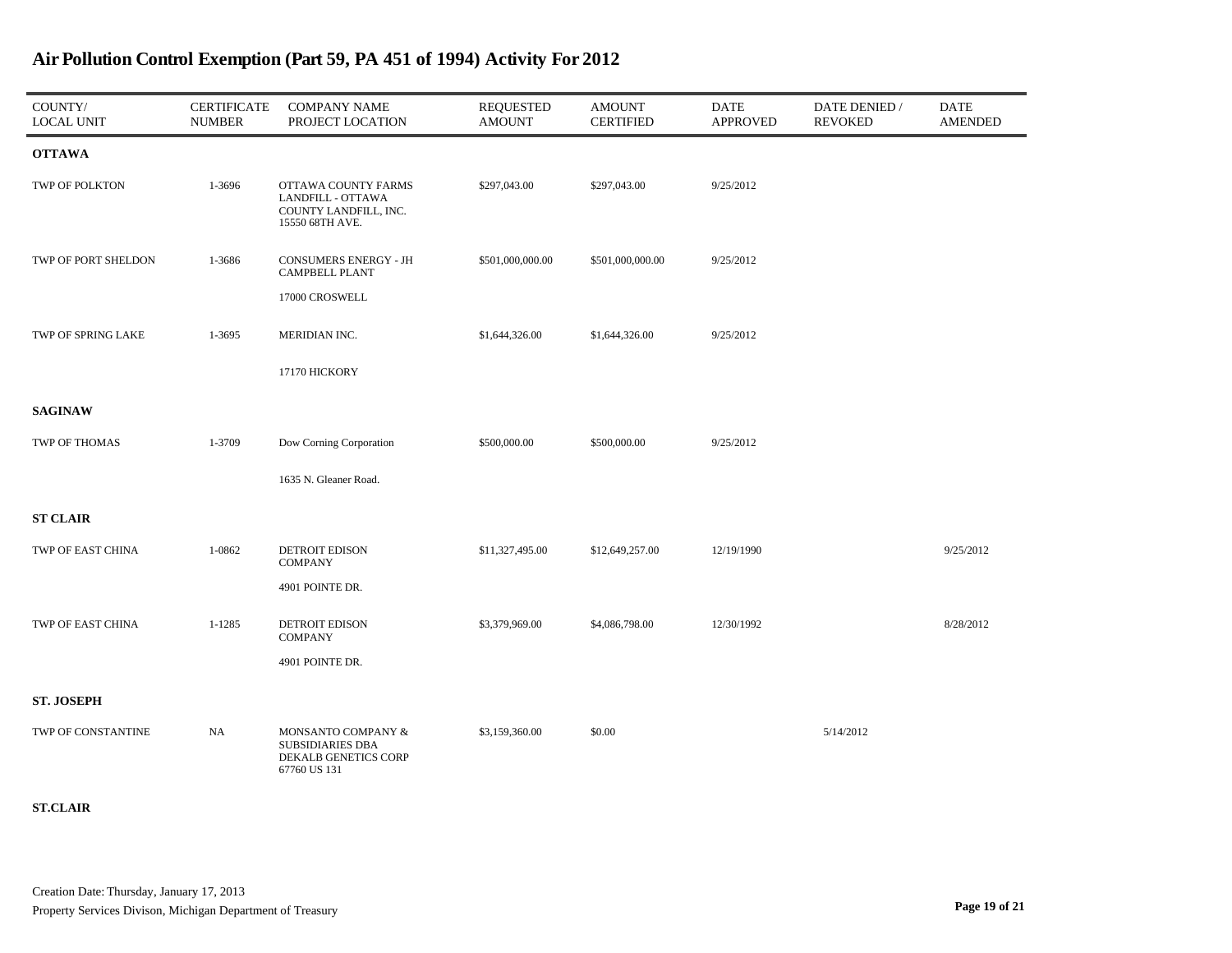| COUNTY/<br><b>LOCAL UNIT</b> | <b>CERTIFICATE</b><br><b>NUMBER</b> | <b>COMPANY NAME</b><br>PROJECT LOCATION | <b>REQUESTED</b><br><b>AMOUNT</b> | <b>AMOUNT</b><br><b>CERTIFIED</b> | <b>DATE</b><br><b>APPROVED</b> | DATE DENIED /<br><b>REVOKED</b> | DATE<br><b>AMENDED</b> |
|------------------------------|-------------------------------------|-----------------------------------------|-----------------------------------|-----------------------------------|--------------------------------|---------------------------------|------------------------|
| TWP OF CHINA                 | 1-1184                              | DETROIT EDISON<br><b>COMPANY</b>        | \$142,033,772.00                  | \$143,864,162.00                  | 12/30/1998                     |                                 | 8/28/2012              |
|                              |                                     | 4505 KING RD.                           |                                   |                                   |                                |                                 |                        |
| <b>TUSCOLA</b>               |                                     |                                         |                                   |                                   |                                |                                 |                        |
| TWP OF FREMONT               | 1-3684                              | <b>DETROIT EDISON</b><br><b>COMPANY</b> | \$806,296.00                      | \$806,296.00                      | 8/28/2012                      |                                 |                        |
|                              |                                     | 5660 METZ RD.                           |                                   |                                   |                                |                                 |                        |
| TWP OF KINGSTON              | 1-3682                              | DETROIT EDISON<br><b>COMPANY</b>        | \$806,296.00                      | \$806,296.00                      | 8/28/2012                      |                                 |                        |
|                              |                                     | 5977 BEVENS RD. E.                      |                                   |                                   |                                |                                 |                        |
| <b>WAYNE</b>                 |                                     |                                         |                                   |                                   |                                |                                 |                        |
| <b>CITY OF ALLEN PARK</b>    | 1-2967                              | FORD MOTOR CO., ALLEN<br>PARK TEST LAB. | \$234,170,800.00                  | \$234,170,800.00                  | 12/28/2001                     | 9/25/2012                       |                        |
|                              |                                     | 1500 ENTERPRISE DR.                     |                                   |                                   |                                |                                 |                        |
| <b>CITY OF RIVER ROUGE</b>   | 1-1337                              | <b>DETROIT EDISON</b><br><b>COMPANY</b> | \$11,330,654.00                   | \$12,814,836.00                   | 12/30/1998                     |                                 | 8/28/2012              |
|                              |                                     | 1 BELANGER PARK DR.                     |                                   |                                   |                                |                                 |                        |
| <b>CITY OF RIVER ROUGE</b>   | 1-2922                              | DETROIT EDISON<br><b>COMPANY</b>        | \$20,800,000.00                   | \$23,017,668.00                   | 12/28/2001                     |                                 | 9/25/2012              |
|                              |                                     | <b>1 BELANGER DRIVE</b>                 |                                   |                                   |                                |                                 |                        |
| <b>CITY OF TRENTON</b>       | $1 - 2052$                          | DETROIT EDISON<br><b>COMPANY</b>        | \$1,883,190.00                    | \$2,456,505.00                    | 12/30/1998                     |                                 | 8/28/2012              |
|                              |                                     | 4695 JEFFERSON AVE. W.                  |                                   |                                   |                                |                                 |                        |
| <b>CITY OF WOODHAVEN</b>     | 1-3677                              | MARATHON PETROLEUM<br><b>COMPANY LP</b> | \$13,600,000.00                   | \$13,600,000.00                   | 8/28/2012                      |                                 |                        |
|                              |                                     | 24400 ALLEN RD.                         |                                   |                                   |                                |                                 |                        |
| TWP OF NORTHVILLE            | 1-3710                              | SOULBRAIN MI, INC.                      | \$607,587.00                      | \$607,587.00                      | 12/13/2012                     |                                 |                        |
|                              |                                     | 47050 5 MILE RD.                        |                                   |                                   |                                |                                 |                        |